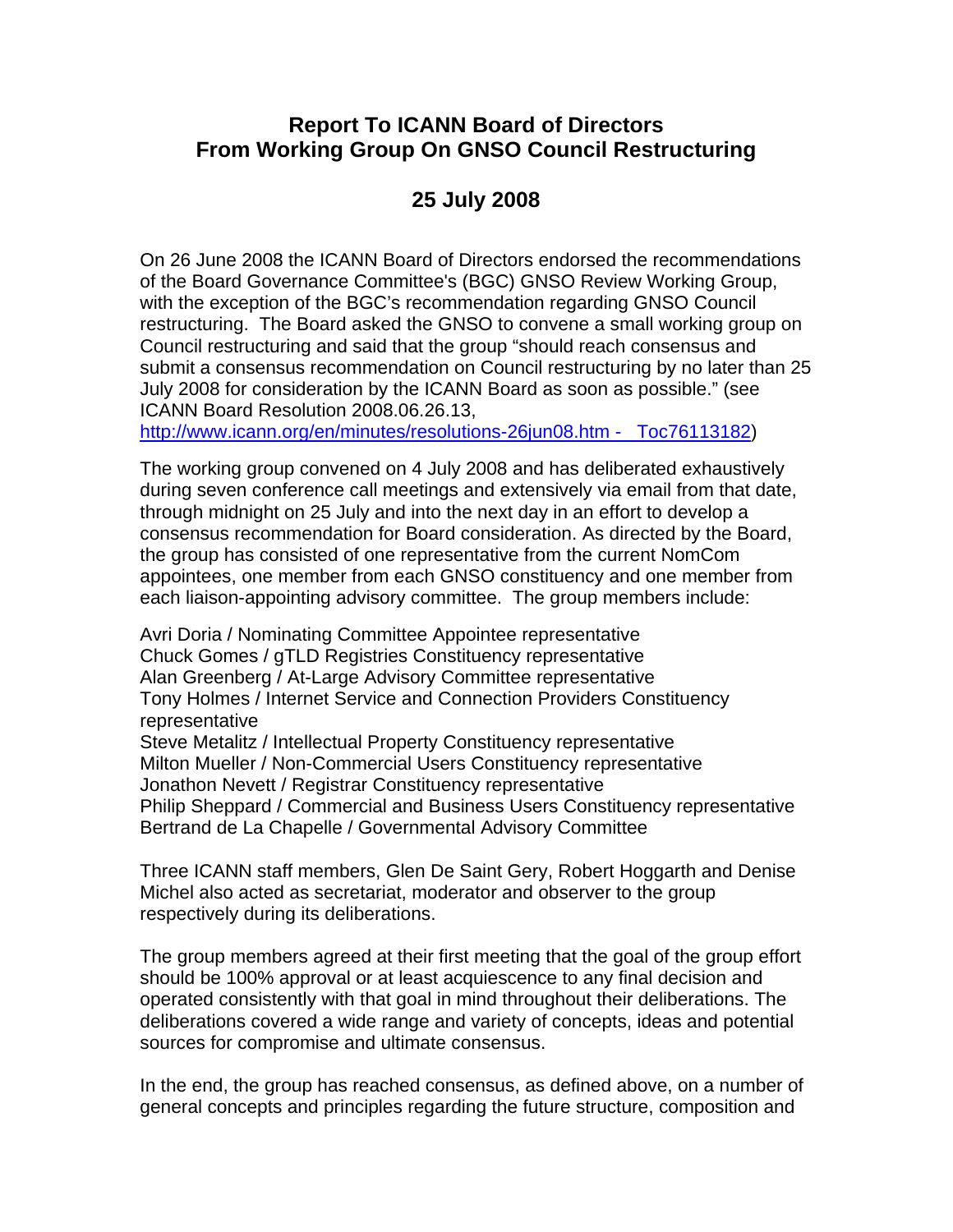operation of the GNSO Council. Where possible, the group also made the effort and achieved agreement on a number of specific voting mechanisms and voting thresholds ranging from Board representatives to specific Policy Development Process (PDP) decision points - including such matters as initiating and approval of a PDP, among others.

There were also a number of areas where the group did not reach consensus because there was not sufficient time to complete the work or because there were fundamental differences in views that could not be overcome. In particular, there was a specific disagreement over the existence of a third nominating committee appointee slot on the Council that prevented consensus on specific aspects of the new Council structure and its composition and ultimately resulted in the Nominating Committee Appointee representative withdrawing support from the general consensus.

A summary of the areas of consensus agreement and areas where fundamental difference still exist are set forth in the attached snapshot summary document (Attachment A). The group agreed that in providing this report that individual members would have the opportunity to provide separate statements to share their views with the Board. Individual statements of various group members are appended to Attachment B of this report.

Because group members spent the extra time necessary to work well into the night of July 25 and the following morning in many areas of the world trying to reach a consensus, the group hopes that in accepting this report the Board will allow individual group members editorial privileges to amend their supplemental statements as multiple comments and drafts have changed hands cross time zones and sleeping schedules. To the extent those are provided I will circulate them to the Board Secretary

Respectfully submitted,

Robert L. Hoggarth Senior Policy Director, ICANN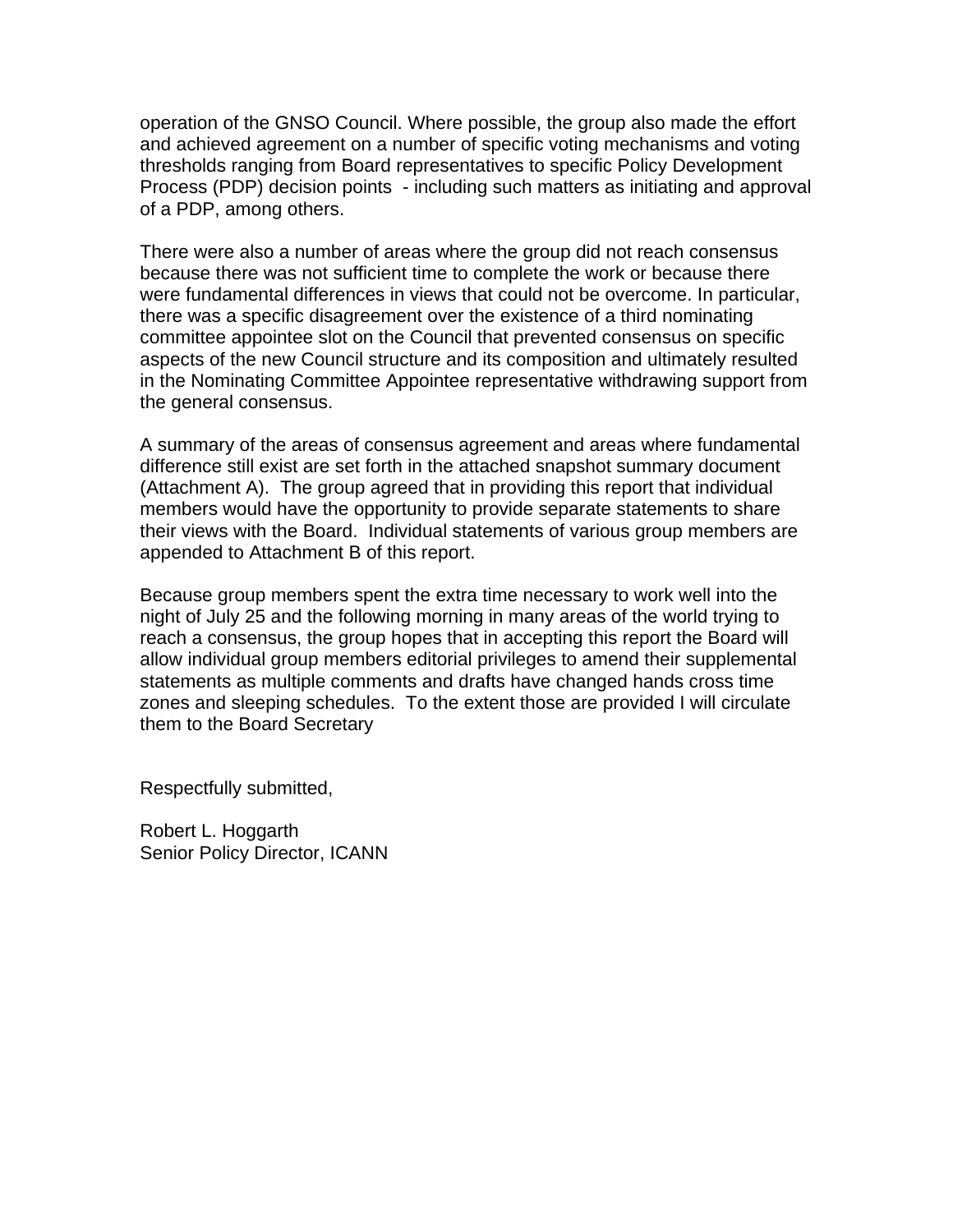#### Attachment A

### **Consensus GNSO Council Restructure Proposal "Snapshot" Drafted To Accompany Report To ICANN Board of Directors From The Working Group On GNSO Council Restructuring**

#### **25 July 2008**

This "snapshot" document notes areas of significant agreement and, in most cases, consensus among the working group members on specific concepts and principles regarding the future structure, composition and operation of the GNSO Council. There are a few key areas where there is a fundamental disagreement or difference of opinion. It was agreed among the working group members that the Board might benefit from a report that notes those areas where the diverse groups within the GNSO have reached considerable agreement and where their opinions still diverge. Areas where consensus was close but has not been reached are highlighted in **bold bracketed text** below with some explanation of the factors involved in *italic text*.

#### General Principles of Agreement:

A. No single stakeholder group should have a veto for any policy vote. B. Council recommendations of policy requiring 2/3 board vote to reject should have at least one vote of support from at least 3 of the 4 stakeholder groups C. Equal number of votes between registries and registrars.

D. Equal number of votes between commercial and non-commercial users.

#### Specific Proposals:

- 1. One GNSO Council with two voting "houses" referred to as bicameral voting – GNSO Council will meet as one, but houses may caucus on their own as they see fit. All voting of the Council will be counted at a house level.
- 2. Composition The GNSO Council would be comprised of two voting houses
	- a. A Contracted Party House (descriptive term only) an equal number of registry and registrar representatives and 1 Nominating Committee appointee. The number of registry and registrar stakeholder representatives will be determined by the ICANN Board based on input from these stakeholder groups, but shall be no fewer than 3 and not exceed 4 representatives for each group.
	- b. A Non-Contracted Party/User House (descriptive term only) an equal number of commercial and non-commercial user representatives and 1 Nominating Committee appointee. The number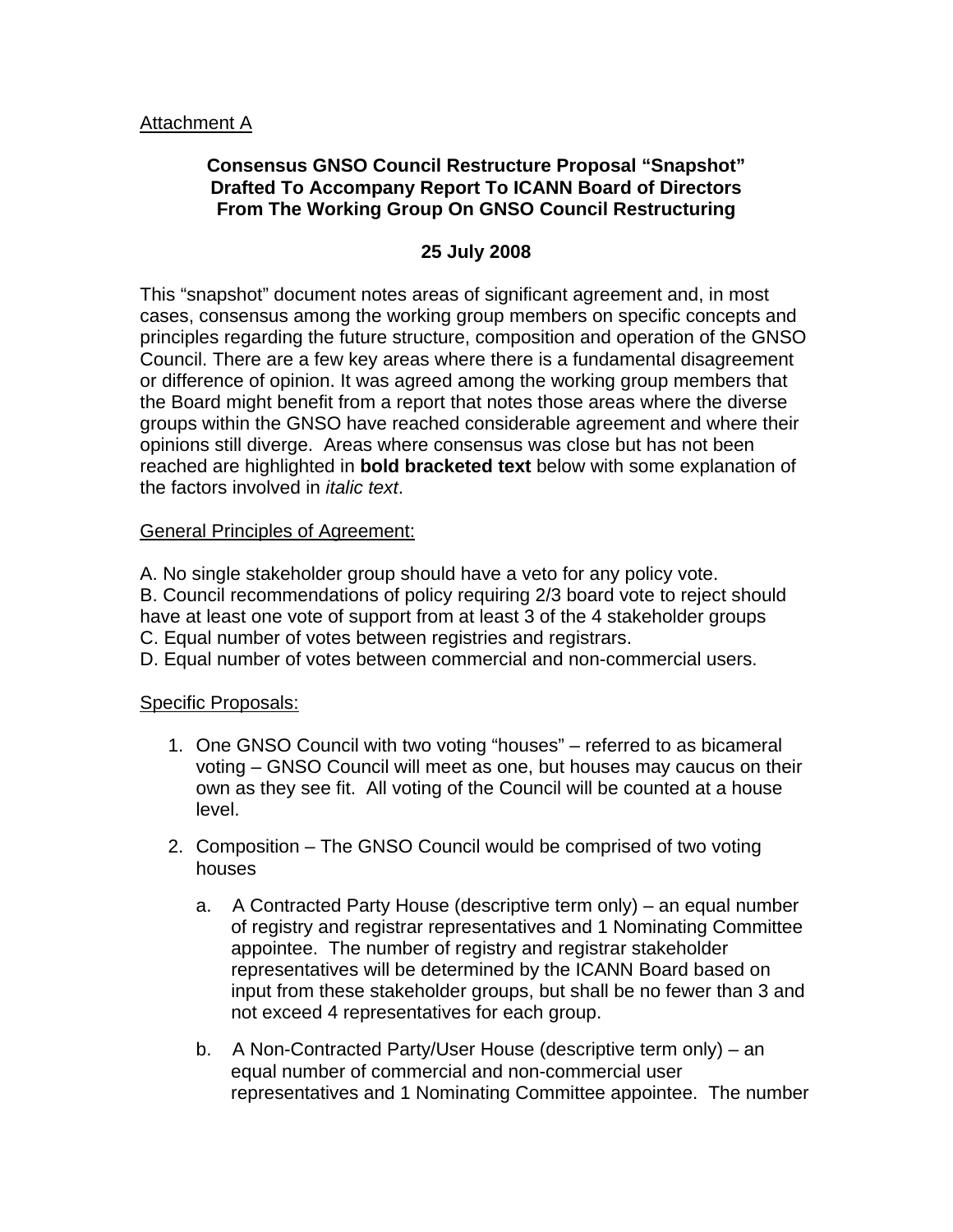of commercial and non-commercial stakeholder representatives will be determined by the ICANN Board based on input from these stakeholder groups, but shall be no fewer than 5 and not exceed 9 representatives for each group. The composition of this house would be open to membership of all interested parties (subject to section 6) that use or provide services for the Internet, with the obvious exclusion of the contracted parties referenced in 2.a and should explicitly not be restricted to domain registrants as recommended by the BGC. This is in line with the current ICANN By-Laws.

- **[c. One (1) Council-level Non-Voting Nominating Committee Appointee]** *On this fundamental point, the Business Constituency (BC) representative and the Nominating Committee Appointee (NCA) representative have completely different positions. The position is objected to by the BC and is a condition precedent for the NCA representative to support the entire consensus proposal. The majority of working group members have been willing to compromise on this point but no consensus agreement (as defined by the operating principle of the group) has been reached.*
- 3. Leadership
	- a. One GNSO Council Chair elected by 60% of both houses**. [If no one is elected Chair, the Council-level Nominating Committee Appointee shall serve as a non-voting Chair of Council.]** *This point is a byproduct of the differences regarding the continued presence of a third nominating committee appointee on the Council. The ISCP Constituency joins the BC in its opposition to this provision.*
	- b. Two GNSO Vice Chairs one elected from each of the voting houses. If the Council Chair is elected from one of the houses, however, then the Council-level Nominating Committee Appointee shall serve as one of the Vice Chairs in lieu of the Vice Chair from the house of the elected Chair. If the Chair is elected from one of the houses, that person shall retain his/her vote in that house.
- 4. Voting Thresholds
	- a. Create an Issues Report (currently 25% of vote of Council)– either greater than 25% vote of both houses or simple majority of one house
	- b. Initiate a PDP within Scope of the GNSO per ICANN Bylaws and advice of ICANN GC (currently >33% of vote of Council) -- greater than 33% vote of both houses or greater than 66% vote of one house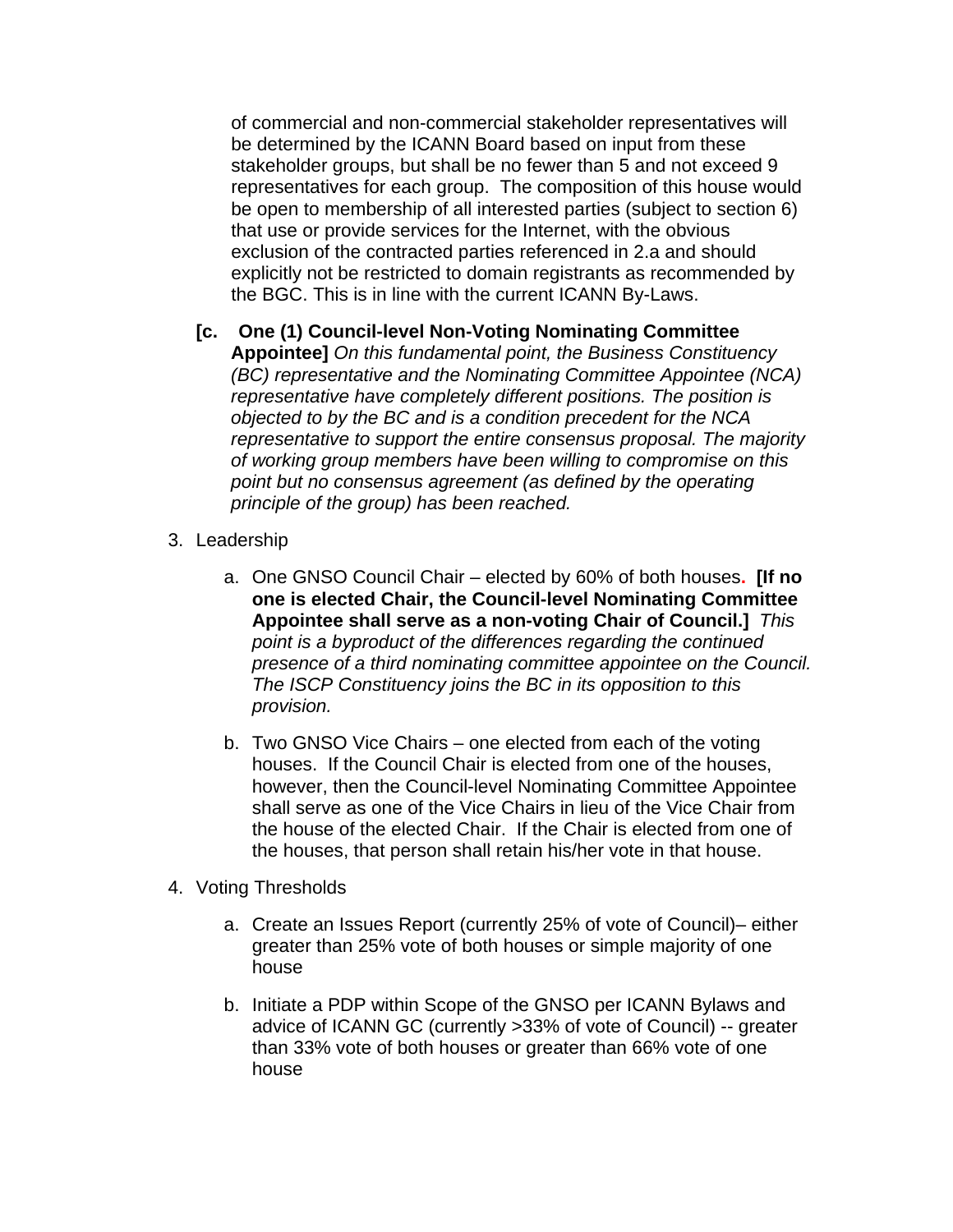- c. Initiate a PDP not within Scope of the GNSO per ICANN Bylaws and advice of ICANN GC (currently >66% of vote of Council) – greater than 75% vote of one house and a simple majority of the other
- d. Approval of a PDP without Super-Majority (currently >50% of vote of Council) -- Simple majority of both houses, but requires that at least one representative of at least 3 of the 4 stakeholder groups supports
- e. Super-Majority Approval of a PDP (currently >66% of vote of Council) – Greater than 75% majority in one house and simple majority in the other
- f. Removal of Nominating Committee Appointees for Cause subject to ICANN Board Approval (currently 75% of Council)
	- i. At least 75% of User/NCP House to remove Nominating Committee appointee on User/NCP House
	- ii. At least 75% of Contracted Parties House to remove Nominating Committee appointee on Contracted Parties House
	- **iii. [At least 75% of both voting houses to remove the Council-level Nominating Committee appointee]** *This discussion point is also impacted by the disagreement regarding the third Nominating Committee Appointee opposed by the BC.*
- g. All other GNSO Business (other than Board elections) simple majority of both voting houses
- 5. Board Elections

Election of Board Seats 13 & 14 at the end of the current terms (currently simple majority vote of Council)

Contracted Parties House elects Seat 13 by a 60% vote and User/Non-Contracted Party House elects Seat 14 by a 60% vote; BUT both seats may not be held by individuals who are employed by, an agent of, or receive any compensation from an ICANN-accredited registry or registrar, nor may they both be held by individuals who are the appointed representatives to one of the GNSO user stakeholder groups.

- 6. Representation
	- a. All four stakeholder groups must strive to fulfill pre-established objective criteria regarding broadening outreach and deepening participation from a diverse range of participants.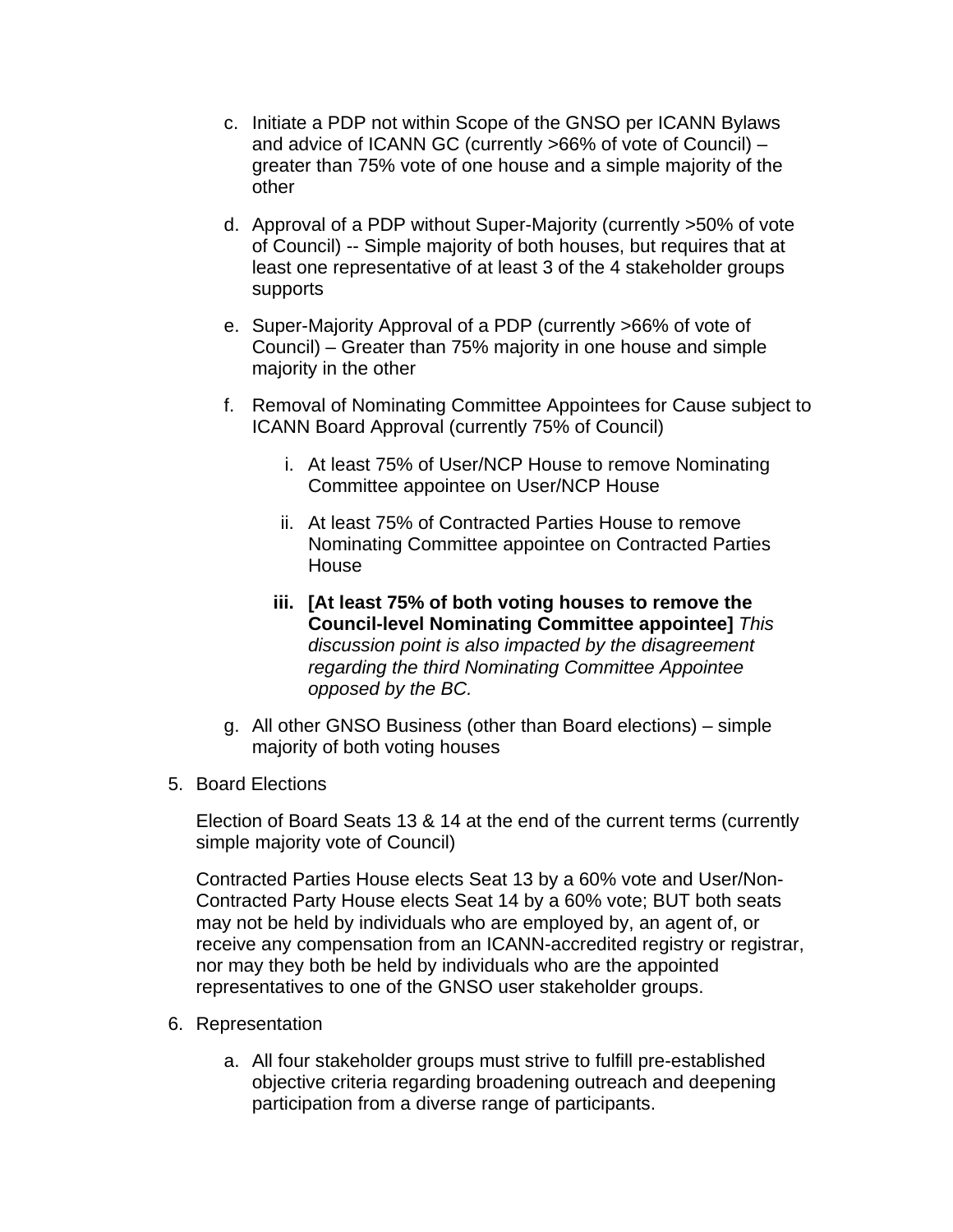b. All stakeholder groups must have rules and processes in place that make it possible for any and all people and organizations eligible for the stakeholder group to join, participate and be heard regardless of their policy viewpoints.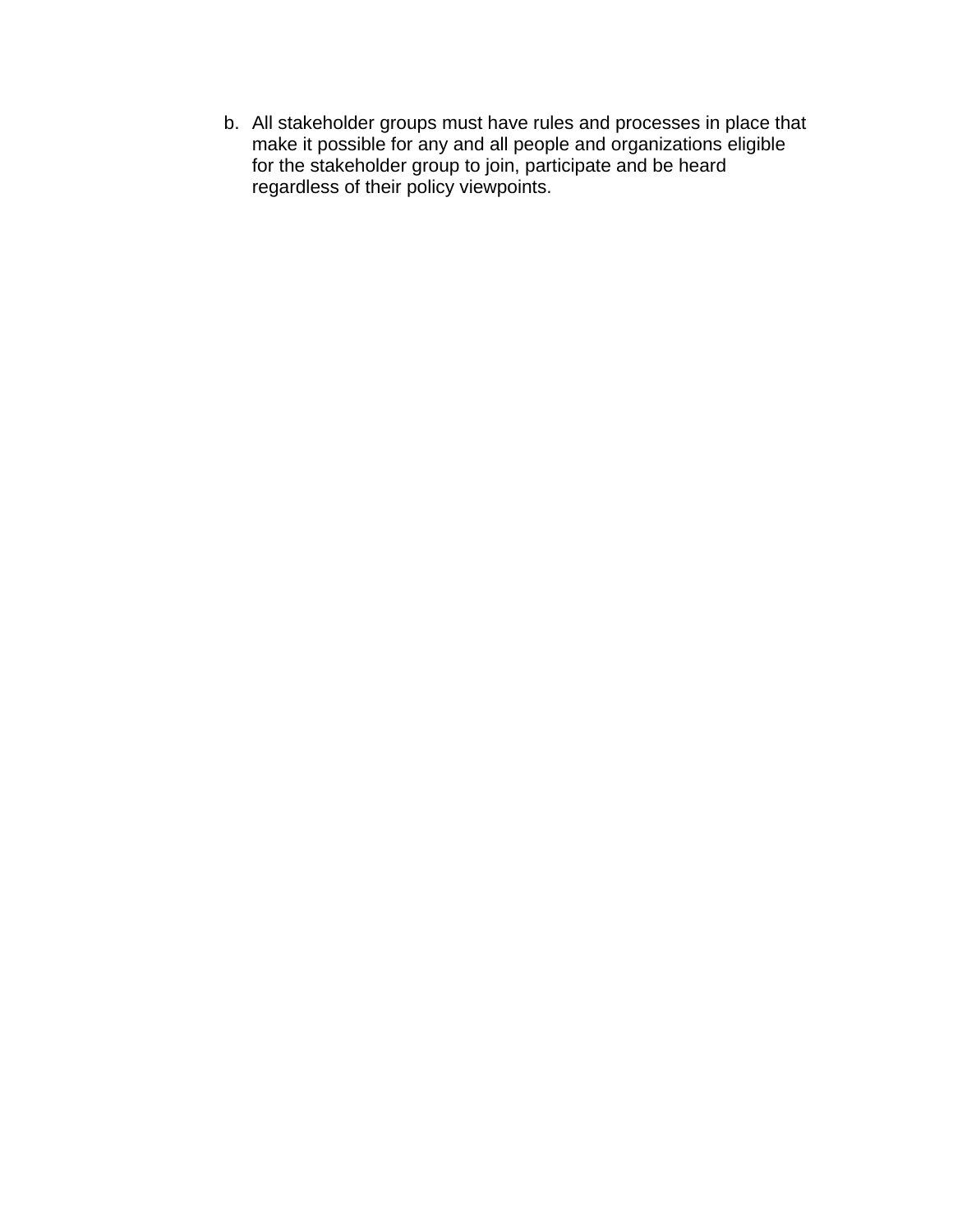#### Attachment B

### **Separate Statements of Working Group Members Drafted To Accompany Report To ICANN Board of Directors From The Working Group On GNSO Council Restructuring**

### **25 July 2008 (as revised 27 July 2008)**

Appended to this attachment page are copies of separate statements that various group members have submitted with the understanding that they would be included with the Working Group Report. The individual statements may refer to group deliberations, but their contents were not subject to the working group's deliberations. Statements appended in alphabetical order of the last names of the working group members are from:

Avri Doria / Nominating Committee Appointee representative Chuck Gomes / gTLD Registries Constituency representative Alan Greenberg / At-Large Advisory Committee representative Tony Holmes / Internet Service and Connection Providers Constituency representative Steve Metalitz / Intellectual Property Constituency representative Milton Mueller / Non-Commercial Users Constituency representative Jonathon Nevett / Registrar Constituency representative Philip Sheppard / Commercial and Business Users Constituency representative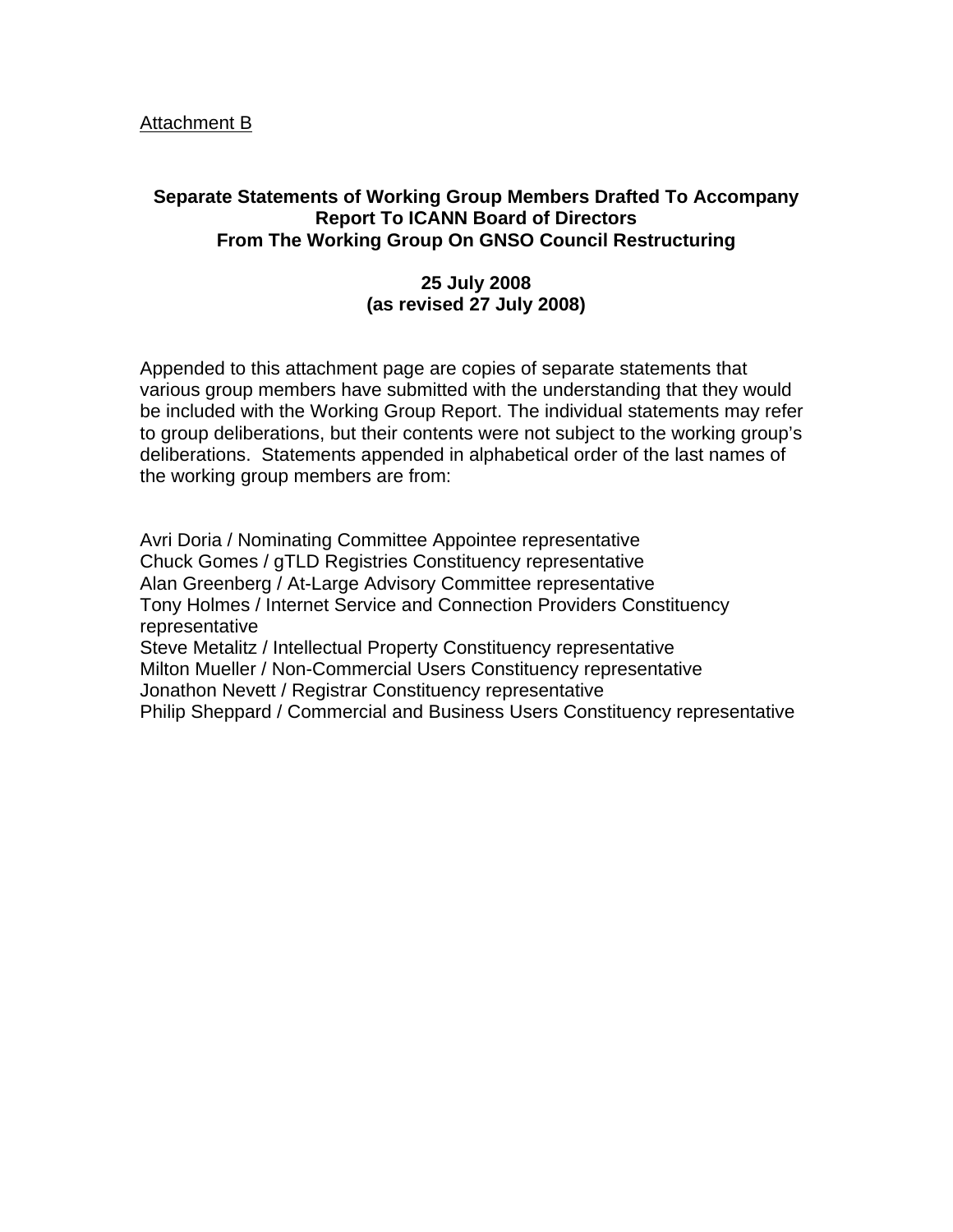## **Statement from Avri Doria / Nominating Committee Appointee representative**

I cannot accept any restructuring plan that includes a reduction in Nomcom Committee Appointee (NCA) participation. Not only do I believe it was out of scope for this WG, I believe that doing so would have a deleterious effect for the GNSO council and for ICANN in general and that it would run counter to fulfillment of the core values of ICANN.

On the other hand, I could have supported the rest of the plan though I do have the concerns outlined below. I have reviewed the contents of this note of concerns with my fellow GNSO nomcom appointees and they endorse the viewpoint.

There has been a certain trend by some members of the GNSO Consensus WG to reach agreement between the constituencies in part by denigrating the role of Nomcom appointees and reducing it to at most the role of tie breaker. My feeling is that there are too few members appointed by Nomcom as it is and that any decrease in the number or ratio of Nomcom appointees who can independently influence the policy work is a bad thing. While there is disagreement among the constituency representatives on this issue, the Nomcom appointees in the GNSO, and some others who were consulted, are in strong agreement that the role of a Nomcom appointee is to provide an independent voice and to make sure that the variety and diversity of public interests that goes beyond the sectarian interests of the constituencies is given voice and, when necessary, vote in the deliberations of the policy council. We think this is what is meant in the by-laws where it states:

ARTICLE VII: NOMINATING COMMITTEE, Section 5. DIVERSITY

In carrying out its responsibilities to select members of the ICANN Board (and selections to any other ICANN bodies as the Nominating Committee is responsible for under these Bylaws), the Nominating Committee shall take into account the continuing membership of the ICANN Board (and such other bodies), and seek to ensure that the persons selected to fill vacancies on the ICANN Board (and each such other body) shall, to the extent feasible and consistent with the other criteria required to be applied by Section 4 of this Article, make selections guided by Core Value 4 in Article I, Section 2 .

ARTICLE I: MISSION AND CORE VALUES, Section 2. CORE VALUES

4. Seeking and supporting broad, informed participation reflecting the functional, geographic, and cultural diversity of the Internet at all levels of policy development and decision-making.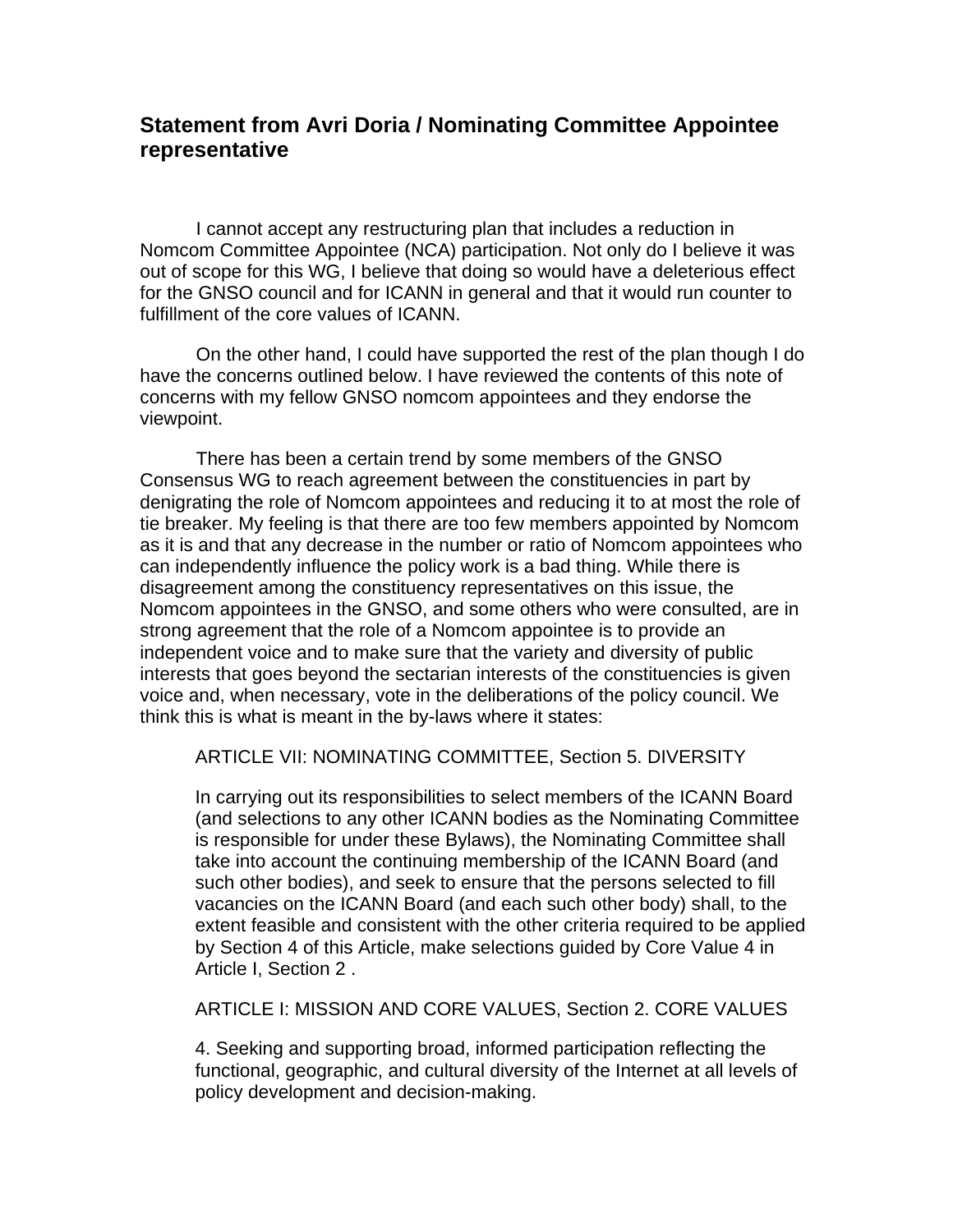Some in the WG have argued that Nomcom appointees only serve the purpose of breaking a tie vote, and with votes being de-emphasized, it was time for Nomcom appointees to wither away or at least be minimized and severely circumscribed. Personally I suggested that the council should have a similar proportion of nomcom appointees to constituency representatives as the Board has Nomcom appointees to SO elected board members, though this was not taken seriously by the WG. At least on the Board, even the elected members are expected to support the global public interest as opposed to just the interests of the SO that elected them. In the council, it is clearly the expectation that the primary responsibility of the constituency representative is the constituency's interest. One of the consequences of the unified front policy sometimes adopted by constituencies is seen in the prevalence of voting in constituency blocks. I believe that this is as it should be, for that is what it means to be the representative of a constituency and follows from the definition of constituency:

From Encarta definition

3. politics group with common outlook: a group of people thought to have common objectives or views, and therefore sometimes appealed to for support

From Compact Oxford definition

1. a body of voters in a specified area who elect a representative to a legislative body.

And while it can rightfully be argued that constituencies do represent a particular set of public interests, it is a narrow set of public interests - that is those that pertain to the constituency. It is the role of the Nomcom to appoint members to the council who are capable of broadening the range of public interests that are brought to the table just as they do when they appoint people to the Board. Someday, if and when general public user interests are directly represented by elected representatives in the GNSO this may no longer be necessary, but that day has not yet come and there is currently no view as to how this could realistically be achieved.

It is my belief that any decrease in nomcom appointee participation, at all levels, will translate into less of a focus on global public interests. At the very least I believe that the council must not worsen the 6:1 ratio and should not be allowed to climb to 12:1 or even 18:1 as is possible in the User/NCP house. As the plan is currently written, the Board, depending on how many constituency members are allowed in a house, could choose to set the Contracted Party House at a ratio of 8 constituency to 1 nomcom appointee and the Non-Contracted Party House to as much as a 18:1 ratio. The plan put forward by the BGC WG improved the ratio slightly to 5.3:1 while the Joint Users proposal kept it at 6:1. It is a concern that even calculating in the non voting Council-level Nominating Committee Appointee (which was not agreed to by the BC) the ratio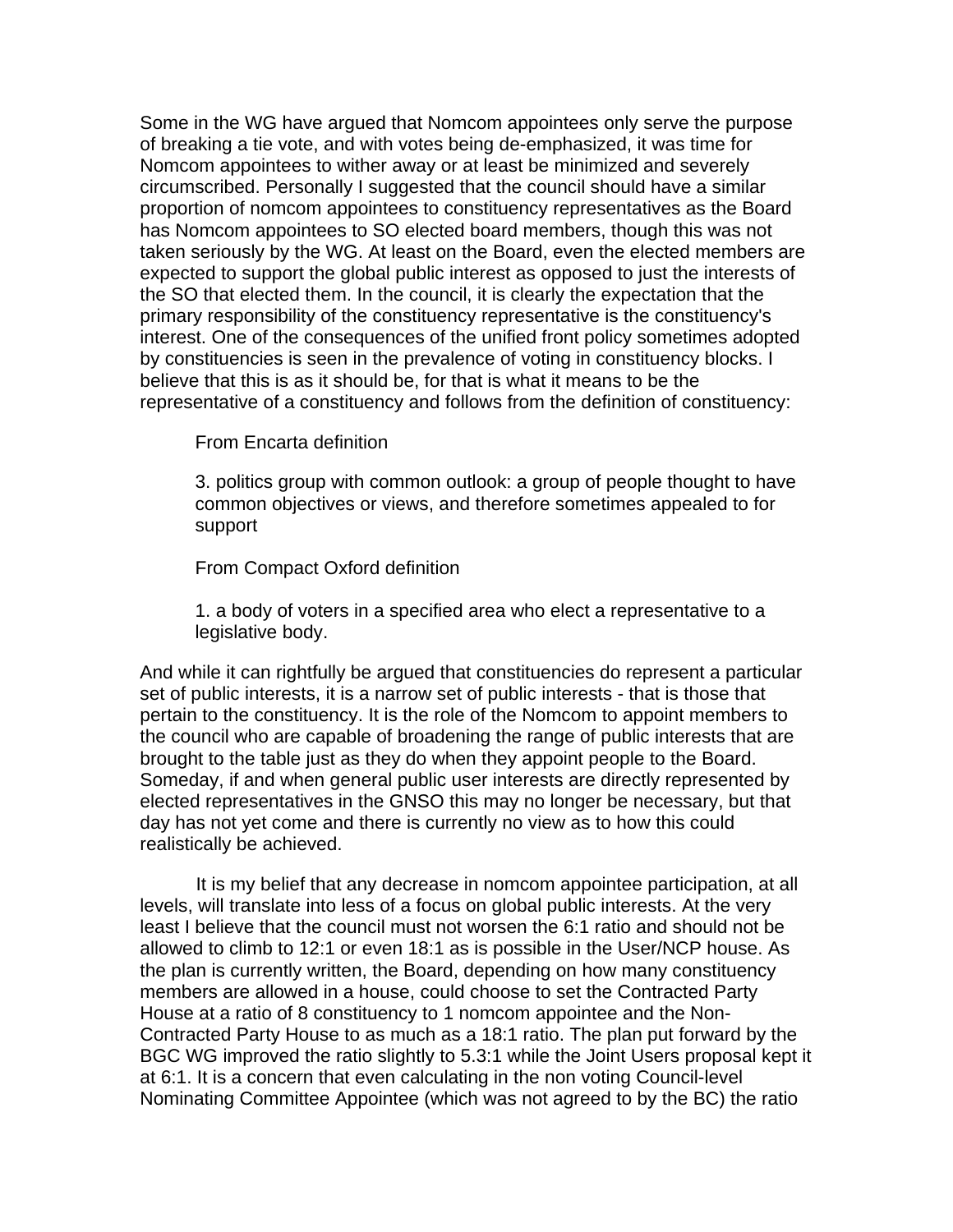could end up at 8.6:1. Though, if the 3rd Nomcom Committee Appointee would have been retained and if the Board decides to go with the lowest ranges offered in the proposal it could still have come out as 5.3:1.

Another item of concern involves the election of Board seats 13 and 14. While I very much applaud the creation of a mechanism that allows for Board members to be selected from diverse communities, I believe that Board members should be elected by the entire council and not just by one house in the council. I think the same diversity effect could be achieved by allowing the full council to vote, counting at the house level, for each of the seats and by restricting the nominations to one house for seat 13 and to the other house for seat 14.

The bi-cameral council proposal is a clever solution to a difficult set of conflicting needs. While this proposal shows some interesting features and is worth experimentation, I am concerned that it is too complex. In designing a structure, the value is not in how many exceptions one can add-on to make it workable, but rather in how lean the structure can be and still work properly. There is nothing lean about the solution which is being presented with multiple complex conditions governing most every aspect of the structure. It could have, however, been an worthwhile experiment in creative structuring and thus could have been worth deploying.

To conclude, if the decrease of nomcom participation had not been included in the proposal at the last minute, since no other consensus position is possible at this time and since there is another review in two years to check and see if it all works, I could have agreed to the Consensus Committees WG recommendations despite my misgivings.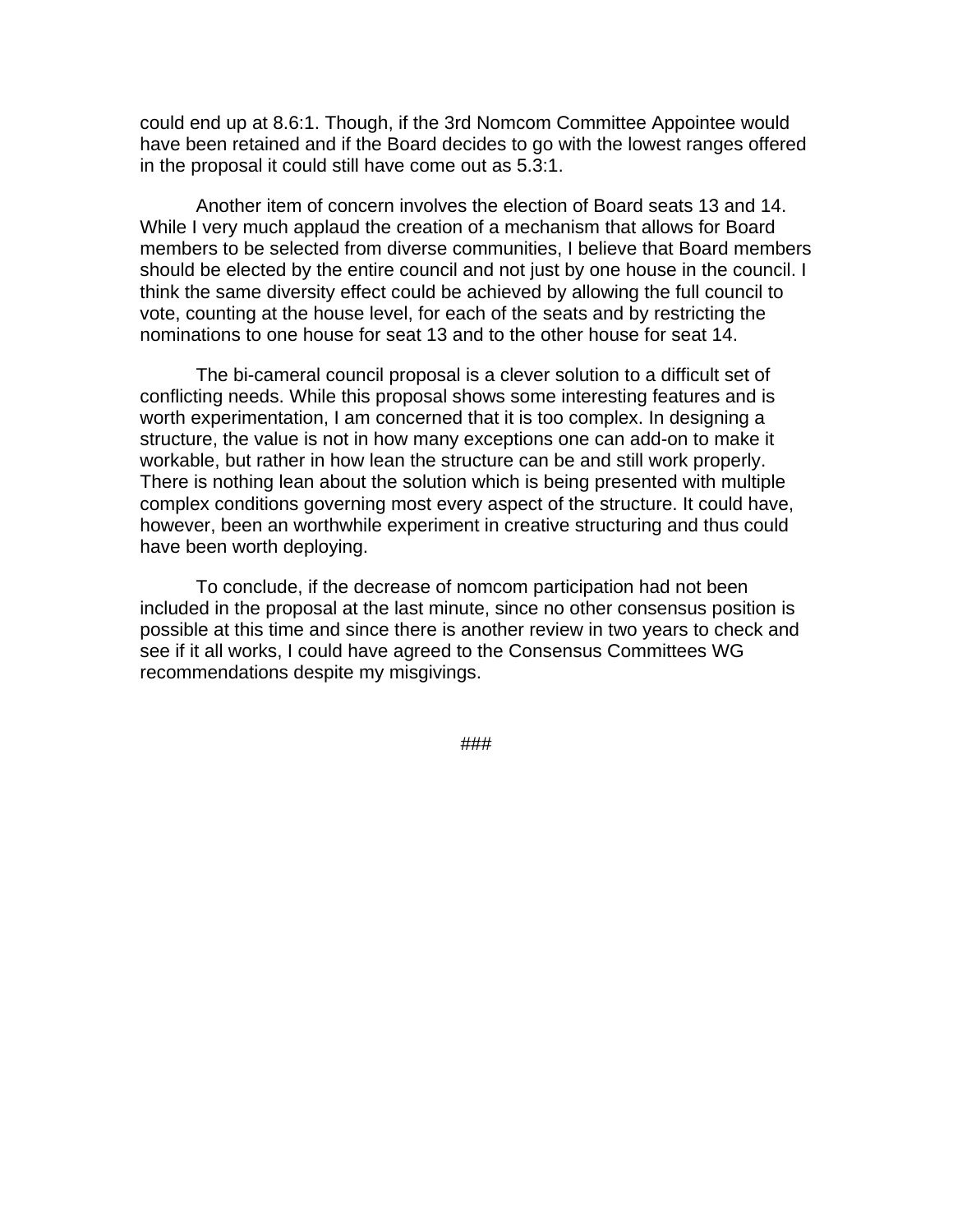# **Statement of Chuck Gomes / gTLD Registries Constituency representative**

#### **Comments from Chuck Gomes regarding the Report To ICANN Board of Directors From Working Group on GNSO Council Restructuring dated 25 July 2008**

I want to begin my comments by expressing my compliments to everyone who participated in the work that resulted in the report to the Board. We had lots of disagreements, plenty of emotions and we spent lots of long hours, but in my assessment everyone contributed constructively. We did not achieve 100% consensus on every point but we came awfully close. Moreover, I personally believe that the few areas where there were one or two members who disagreed are areas that are not critical components of the overall solution proposed and they are areas that could still be worked to reach resolution without delaying approval of the GNSO structure recommended.

I want to give special acknowledgement to Rob Hoggarth in his role of leading the group. We definitely made his job challenging but he handled it professionally and helped us stay on track right to the end.

I also want to communicate special thanks to Jon Nevett. As we were getting very close to our deadline, his 'bicameral' idea provided a way forward when it looked very much like there was not much of a chance to reach any broad consensus. Jon also played a key role in preparing several summaries of where we were at during our last few days of work.

On behalf of the gTLD Registry Constituency (RyC) that I was tasked to represent, I support the total package of recommendations. They do not include everything the RyC membership supported but that is true of every group that was represented. Everyone made compromises in the spirit of reaching a solution that could be supported by all or at least a strong majority.

The main body of the report says, "There were also a number of areas where the group did not reach consensus . . ." This is true but I think it is helpful to specifically point out the very limited nature of those. In Attachment A, areas where there was not unanimous support are shown in **bold** font. There are only three items in bold font and they involve only two separate issues:

• Whether or not there should be a third Nominating Committee appointee that serves in a non-voting capacity at the Council level, in addition to one each voting Nominating Committee appointee in each house – In the final analysis, I believe there was only one person who is opposed to having such an appointee.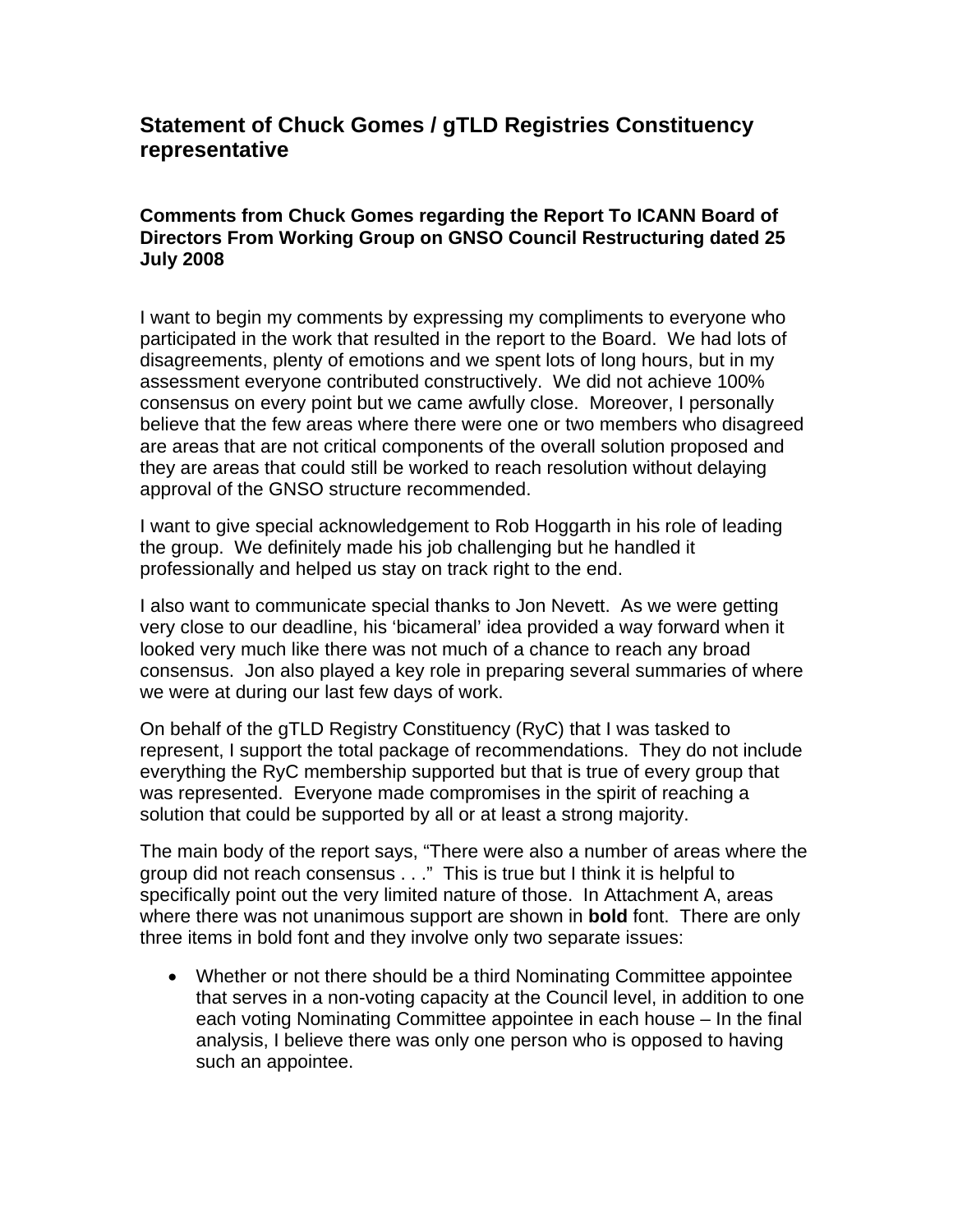• Whether or not it should be possible to have the third Nominating Committee appointee that serves in a non-voting capacity at the Council level serve as chair of the Council if the Council does not agree on another chair – my understanding is that there are only two opponents to this idea.

RyC members, like just about all others in the GNSO, expressed serious concerns about excessive complexity of the bicameral model as it was initially proposed. But I sincerely believe that the application of that model to voting only eliminated most of the complexity and provides an approach to Council operations that will be easy to manage and effective.

Consistent with our belief in support of the BGC WG recommendations that policy making should minimize voting and that efforts should be made to reach rough consensus that most can support, the RyC strongly supported high thresholds for policy decisions. But when it became clear that many in the small consensus group would not support thresholds as high as some RyC members wanted, I compromised and accepted thresholds that were as high as possible while at the same time addressing concerns that others had in this regard. This I believe is an excellent example of the 'rough consensus' approach that the BGC WG recommended.

In the case of the proposed Contracted House, I do not believe that it is necessary to have more than four representatives each for Registrars and Registries. In my opinion, three representatives have been able to effectively represent registrars and registries quite well. It may be that as the RyC grows in the next few years, that having four representatives could be useful, but any larger than that would seem to be unnecessary if the Council is a policy management body rather than a legislative body as the BGC WG recommended. Also, it may be that having four representatives could be useful in balancing out the voices of the larger number of representatives proposed for the Non-Contracted Parties House. But I want to point out that having four representatives if each had to be from a different geographical region would exasperate an already existing problem of finding available and qualified Council representatives; therefore, I would support four representatives for each Stakeholder Group in the Contracted House only if they could come from three different geographical regions. The RyC will address this issue in the GNSO comments currently being developed regarding geographical regions.

Having one Council level, non-voting Nominating Committee appointee seemed to me to be a reasonable compromise between those on the consensus group who strongly supported the independent role of Nominating Committee appointees and those who questioned the value. The RyC definitely believes that there is value in having independent participants on the Council. We support the inclusion of one voting Nominating Committee appointee in each House within the Council and also having a non-voting Nominating Committee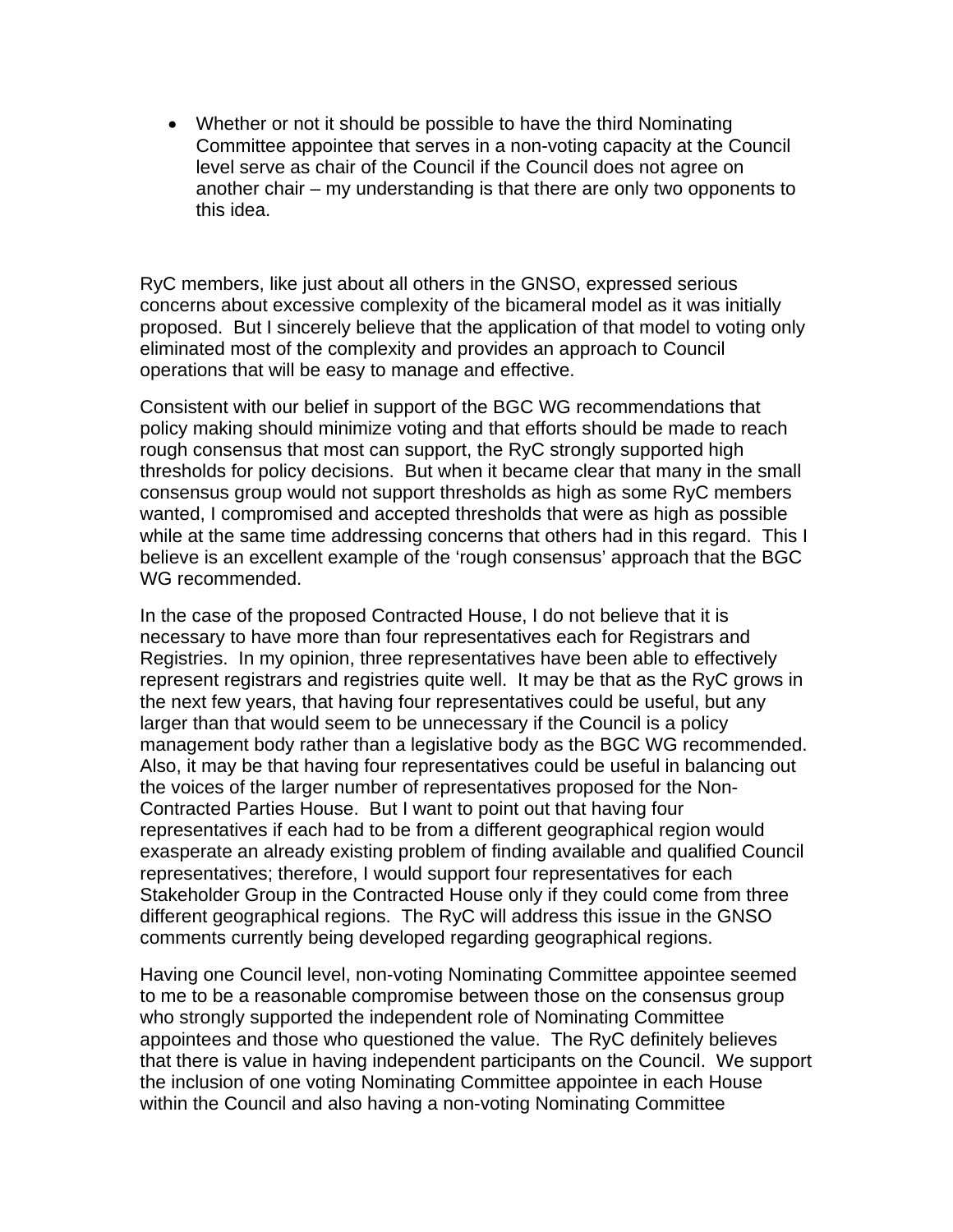appointee at the Council level. We also support the latter as a possible option to serve as Council Chair as needed, but I communicated several times in the consensus group that I believe the issue of Council Chair selection is one that could easily be deferred for 30 days without detracting from the bicameral voting solution proposed. Whatever procedure is adopted for selection of the Council Chair, RyC members strongly emphasize that, to be effective, the Chair must be very familiar with the GNSO and the GNSO Council.

Regarding Section 6 of Attachment A regarding representation, I supported a statement that would require that all stakeholder group and constituency policy statements should include documentation demonstrating what stakeholders participated in preparing and supporting the statements. The consensus group elected not to include my suggestion in the form I presented it and I can live with that. It is indeed an issue more closely related to the PDP revision that will happen in the near future, but community representation is a fundamental value of the bottom-up policy development process within any GNSO structure including the bicameral voting approach proposed.

In conclusion, I want to reiterate that I support the complete set of recommendations presented in Attachment A. At the same time, without suggesting any delay in approval of the bicameral voting approach recommended by the consensus group, I am willing to work with others in the next 30 days or so to further decide how we select a Council Chair.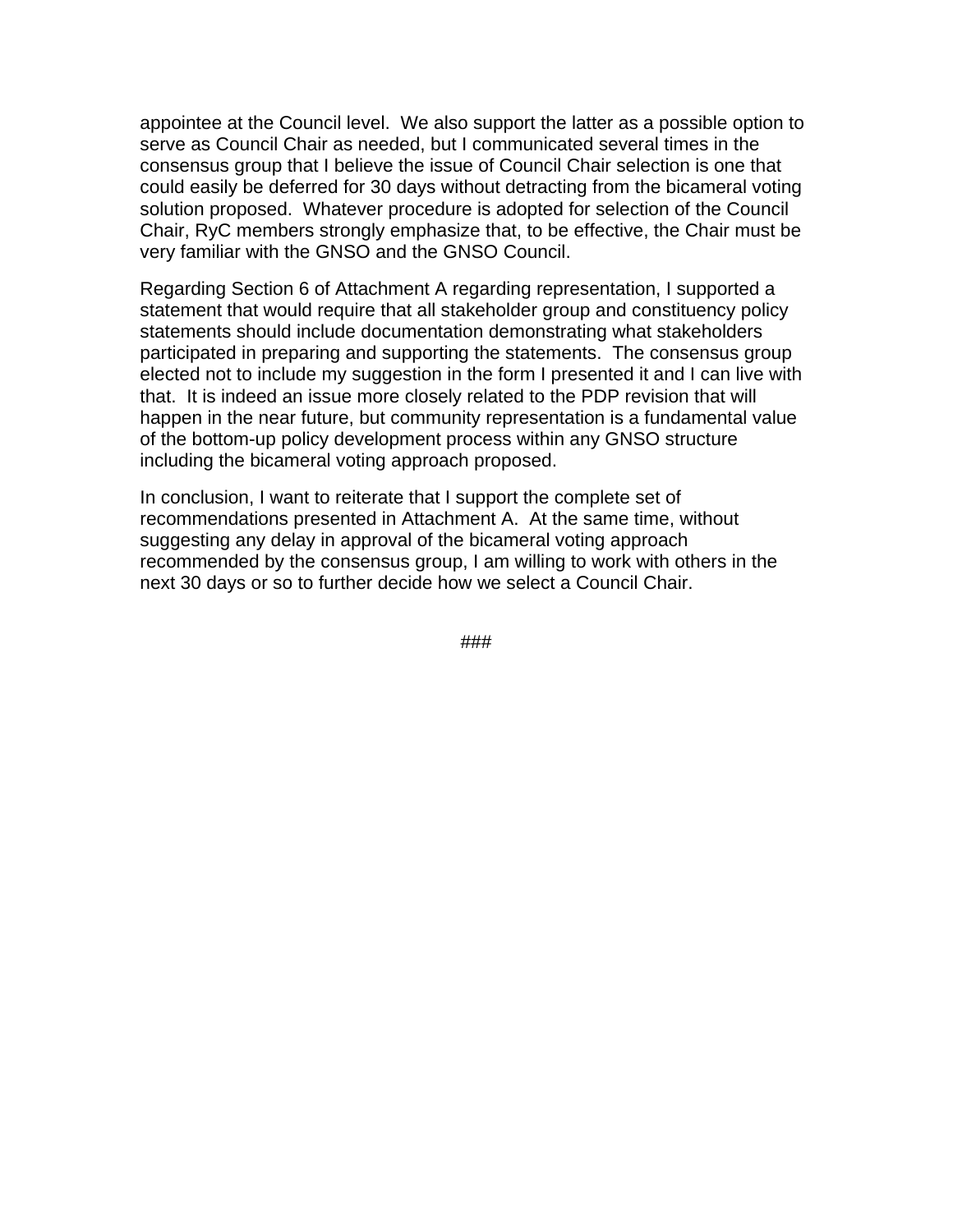## **Statement of Alan Greenberg / At-Large Advisory Committee representative**

**Revised statement presented by the ALAC representative Alan Greenberg, with respect to the Report to ICANN Board of Directors From The Working Group on GNSO Council Restructuring on behalf of the ALAC GNSO advisory sub-committee (Cheryl Langdon-Orr, Sébastien Bachollet, Vanda Scartezini, Izumi Aizu, Alan Greenberg)** 

The statement below was written and endorsed prior to the receipt of proposed changes approximately 35 minutes before the final deadline for submitting statements (see Snapshot section 2.c). On the matter of a third Nominating Committee Appointee, the ALAC finds it very disturbing that the presence of one non-voting Council member (equivalent to a Liaison) should be sufficient cause to break the general consensus that had been previously established.

Equally disturbing is that the position presented by the ALAC during Working Group deliberations, developed and supported by a five-person ALAC advisory group, is in at least one constituency statement, characterized as a position taken by a "Nominating Committee Appointee", solely (we assume) because the ALAC representative to the Working Group happens to be such an appointee to the ALAC.

The ALAC stands by the following original statement of support of the Working Group outcomes as they existed prior to the substantive, last-minute change.

=====================================

The ALAC is pleased to have been a part of this working group, and particularly pleased that it has proposed a structure that is reasonably satisfactory to all parties. Such an outcome was not at all guaranteed, and all participants and their constituencies and advisors should be complimented for the diligence, flexibility, good faith and fortitude that they have shown. Rob Hoggarth deserves particular credit for his part in this endeavour.

We were included in this working group as a result of the ICANN By-Law mandated ALAC Liaison to the GNSO. However, a prime goal throughout the process has been to ensure that the estimated 1.3 billion Internet users have some measure of formal representation during the gTLD policy development process. Participating in this process is quite a different role than that of the ALAC, which can advise the Board after the fact. To be clear, the ALAC does not see itself involved in the gTLD PDP in any was other than its current Liaison and Board Advisory role. Nor do we see or advocate any formal role for the overall At-Large organization.

Until there is a more representative user-oriented presence in the Non-Commercial Stakeholders Group (NCSG), ALAC will be pleased to work with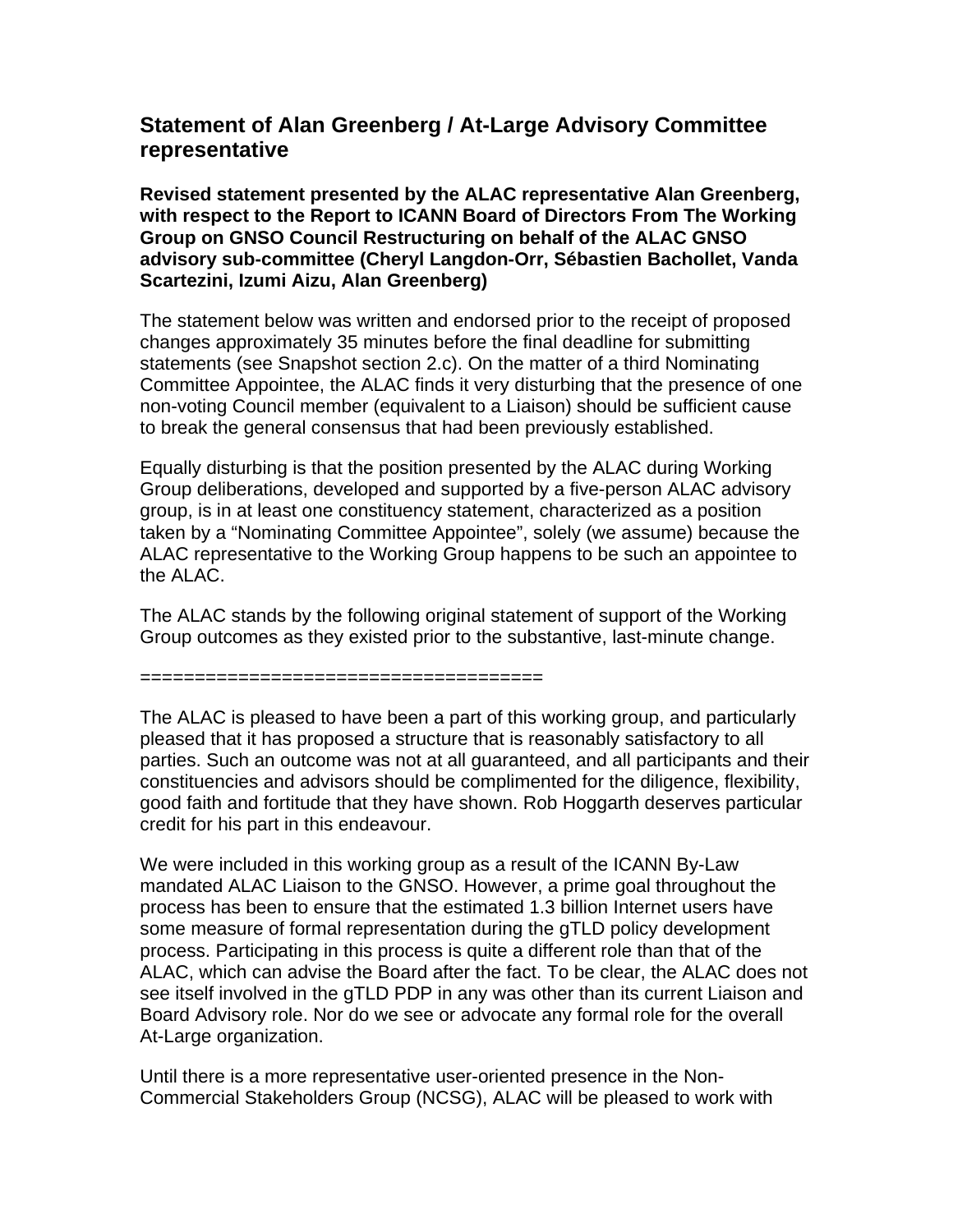ICANN encouraging the user communities around the world to form and participate in new Non-Commercial Constituencies within the NCSG. And until such new Constituencies can speak for themselves, we are willing to play an integral role in the design, structural development and implementation of this Stakeholder Group.

Throughout the Working Group activities, we have supported the effort to maintain the presence of Nominating Committee Appointees (NCAs) in the GNSO. Perhaps in the future, when the NCSG and to some extent the Commercial Stakeholders Group have a diverse and widely representative set of Constituencies, NCAs may no longer be needed, but until that time, their presence is essential to at least partially offset the majority of the councillors who are representing their business interests.

#### **Comments on the Working Group Proposal**

ALAC generally supports the outcome of this extensive process, but we wish to make the following specific comments.

- 1. The Board is encouraged to take a minimalist approach in determining the size of each Stakeholders group. The BGC report rightfully proposed to have the new Council smaller then its predecessor. Particular focus should also be given to ensuring that the lone NCA in each house is not unreasonable overwhelmed or effectively denied speaking rights. The current ratio of 1 NCA for each 6 constituency councillors seems reasonable, but one of the suggested options is a ratio of 1 to 18! Similarly, the number of councillors in each house should not be so unbalanced as to allow the larger one to dominate (in shear numbers) in discussion.
- 2. It is troublesome that in the proposal, one of the NCAs has been disenfranchised. Although no solution was found acceptable to all parties, it sets a very unfortunate precedent within ICANN.
- 3. The process described to name the GNSO Chair is unwieldy and fraught with conflicts. It requires the Nominating Committee to identify an appointee who has the skills and willingness to Chair the GNSO. Such a person may also need to have sufficient experience with the GNSO so as to immediately understand its processes and constraints. Yet it may turn out that this person will not be Chair, but rather a non-voting Council member. As a NCA to the Council, one of the often cited characteristics is that the person be from outside ICANN and not have a history of being associated with GNSO constituencies. It is quite unclear how the Nominating Committee can fulfill all of these requirements in a single person, or that many volunteers will be found willing to volunteer for such a position.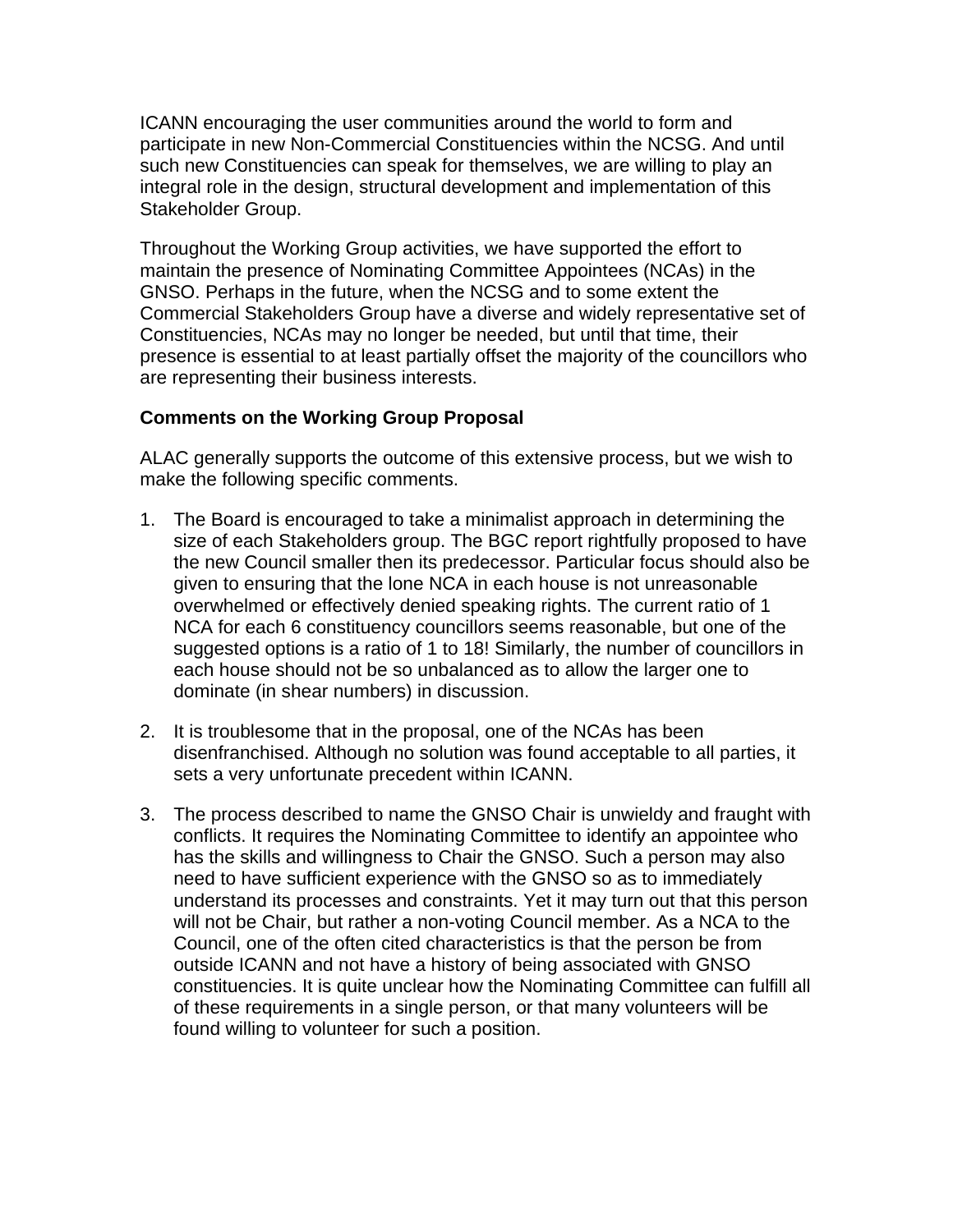- 4. To date, no attention has been placed on transition processes, or whether this new council can become active prior to its detailed policies and practices being developed.
- 5. It is, in our opinion, unfortunate, that Board elections do not include all Councillors (including all NCAs) in each election (presumably with some level of weighted voting to offset the disparate numbers.
- 6. Regarding a GNSO Council or House vote to remove an NCA, the Board is encourage to change the By-Laws to require that should a Board ever be put in the position of ratifying a removal for cause, that it be required, at the same time, to name a replacement until such a time as a future Nominating Committee can identify a successor through more traditional means. This will ensure that the independent voice is not lost within a House or on Council.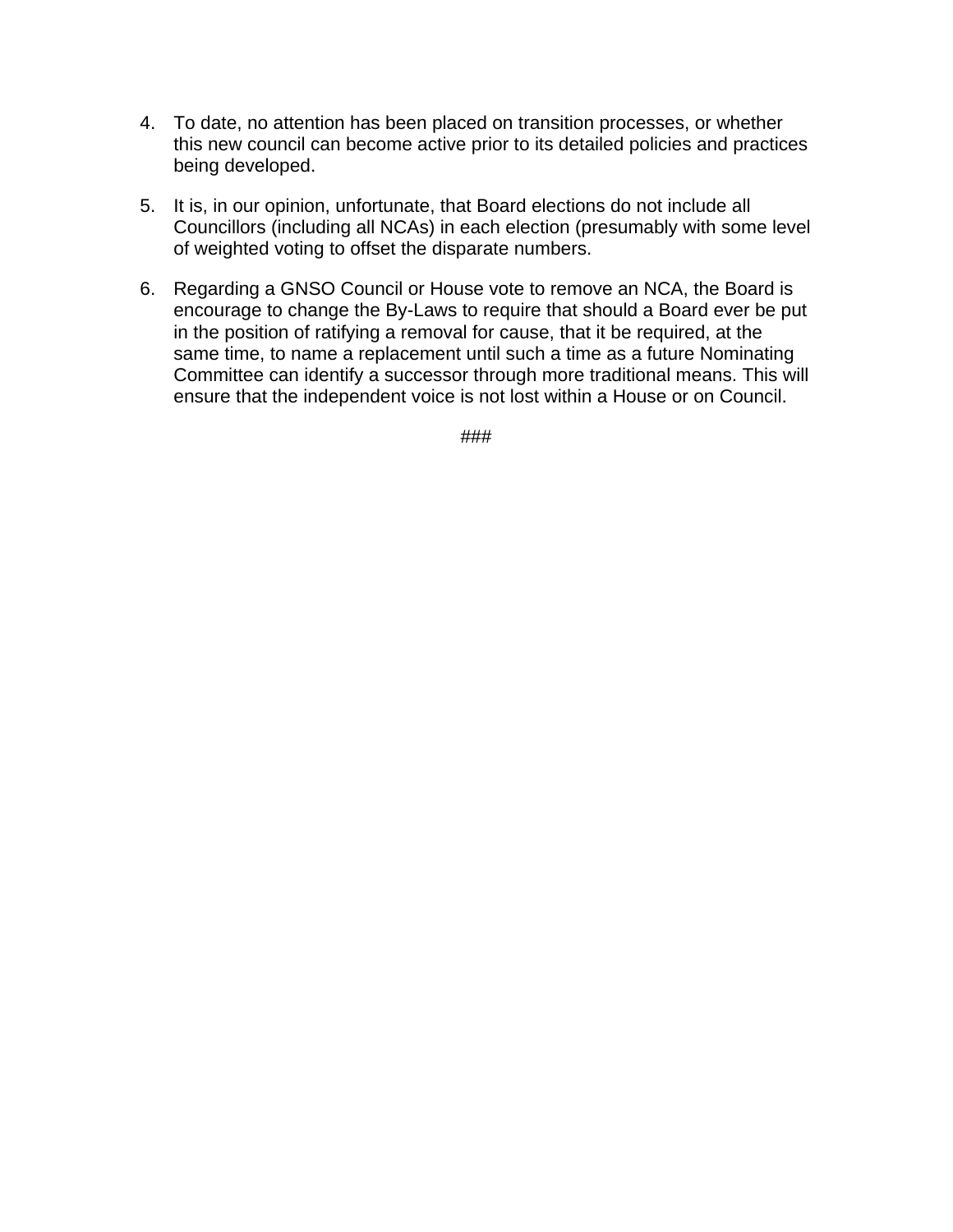## **Statement of Tony Holmes / Internet Service and Connection Providers Constituency representative**

#### **Statement on behalf of the ISPCP from Tony Holmes, appended to the output report from the GNSO Consensus working Group**

The ISPCP appreciated the opportunity given to the parties directly impacted by the Board Governance Report on GNSO improvements in order to reach a consensus on the way forward.

The timescale set to resolve such a demanding and complex set of issues to everyone's satisfaction was extremely demanding to say the least and many hours of deliberation, conference calls and emails has been expended in pursuit of that goal.

During this effort a multitude of potential scenarios were identified and discarded as each proved to be a show stopper for one party or the other before the bicameral approach, proposed by the registrar constituency, offered a generally acceptable way forward. In particular the representatives of the existing constituencies were then able to find middle ground and reach compromise far easier than some of the other impacted parties. Considering that some constituencies started from a position where they had raised far more problems with the initial proposal than others, that exemplifies the spirit and good will that has underpinned this exercise.

Whilst not reaching full consensus on every point, it's the view of the ISPCP that the efforts expended have resulted in a proposal which provides a solid framework on which to build a successful and accountable GNSO that has the backing of most parties.

Recognising some of the detailed issues still need to be worked through, it should be accepted that was always going to be the case when setting such a tough mandate across a very short period. Particularly with people taking on this task as an addition to their normal roles and working in different time zones.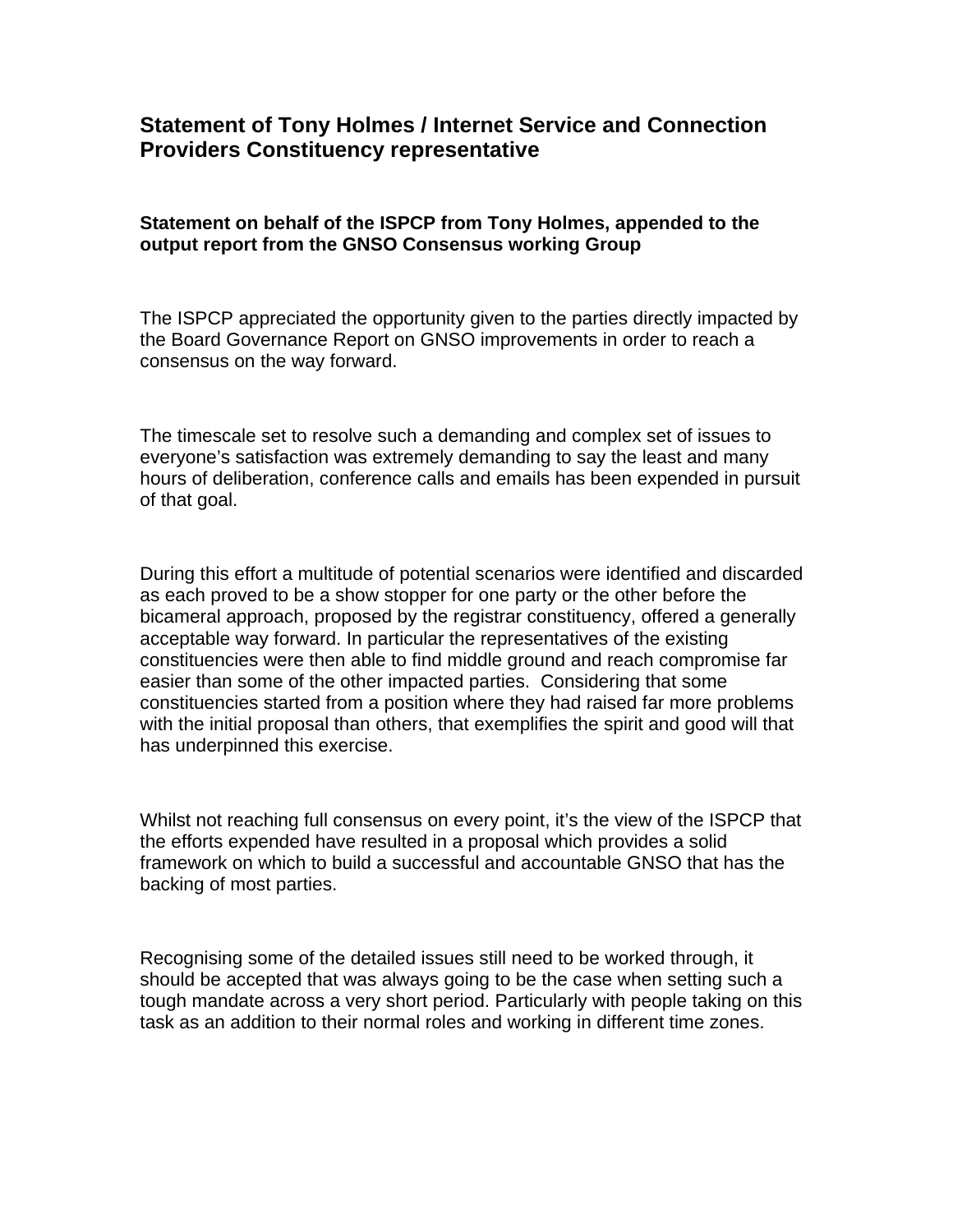Prior to the Board Resolution that called for this effort it was apparent that the broader business community were feeling disenfranchised as they saw their existing level of influence being greatly reduced with the approach proposed by the Board Governance Committee. Whilst compromise has been required from most parties in order to develop the new proposal, it is the view of the ISPCP that adoption of this approach would be a positive signal that ICANN wants business to remain fully committed, supportive and engaged within the ICANN community.

The ISPCP would also like to express their thanks to the ICANN staff that have facilitated the work of this group and the excellent support they provided.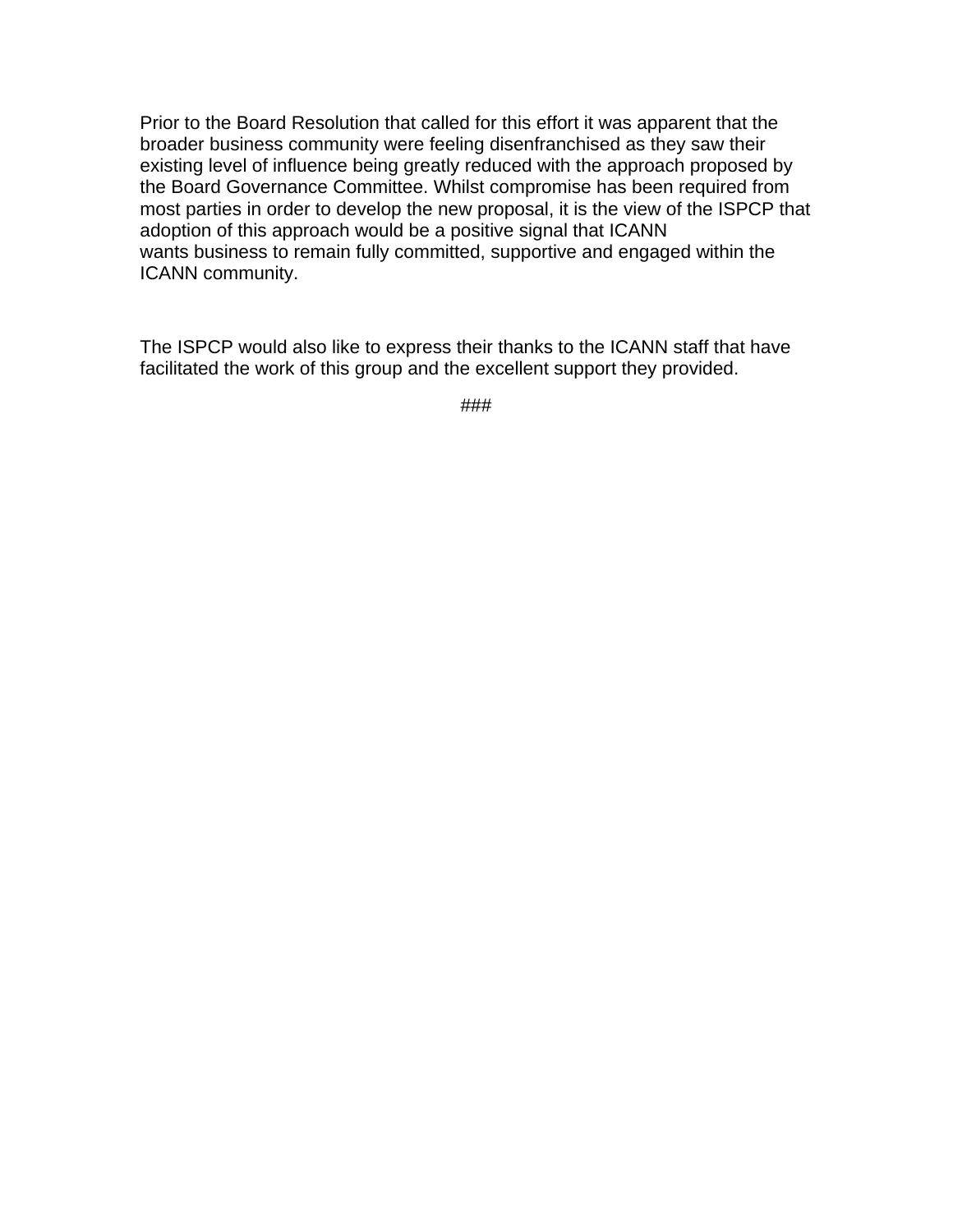### **Steve Metalitz / Intellectual Property Constituency representative**

Statement of Steve Metalitz, IPC, appended to report on work of GNSO Consensus Group (submitted in my individual capacity, not a formal position statement of the IPC)

1. Although the group did not reach full consensus on a revised structure for the GNSO Council, it did make considerable progress toward one, as reflected in the documents attached. This reflects lots of hard work from many people, and the excellent support provided by ICANN staff.

2. It is obvious from the documents which interests moved the farthest and were most willing to compromise in search of consensus. The work product of the group far more closely resembles the Board Governance Committee proposal than it does the Joint Users Group proposal that was before the Board. The bicameral approach, which originated from the registrar constituency representative, was a useful and productive effort to reframe the discussion, but it did not fundamentally alter the recurring dynamic: We did not reach full consensus because a few participants drew red lines very close to their initial preferred position, or, in one case, very close to the status quo. Notably, throughout the six meetings of our group, and hundreds of e-mail exchanges, the recurrent pattern was that representatives of the GNSO constituencies were far more willing to make compromises than were the participants not representing constituencies. I believe that the constituency representatives, on their own, might well have achieved consensus.

3. I call the Board's attention to item 6 in the attached document, concerning the need for all stakeholder groups to fulfill pre-established objective criteria for diversity and representativeness. This is an essential pre-requisite to implementation of any new GNSO council structure. While these criteria should apply to all stakeholder groups, special attention must be paid in this regard to the non-commercial stakeholder group, whose role in the decisionmaking process will become much greater under any of the restructuring plans now under consideration. The conclusion of the Board Governance Committee on this topic is worth re-emphasizing, and I hope the Board will re-affirm it:

*We want to emphasize that a new non-commercial Stakeholders Group must go far beyond the membership of the current Non-Commercial Users Constituency NCUC). We must consider educational, research, and philanthropic organizations, foundations, think tanks, members of academia, individual registrant groups and other non- commercial organizations, as well as individual registrants, as part of a non-commercial registrants Stakeholders Group.* 

 4. Whatever the Board decides, I urge it to consider the broader context. In the circles in which I am constantly urging greater participation in ICANN, the "institutional confidence" in ICANN, to use the current phrase, is lower than it has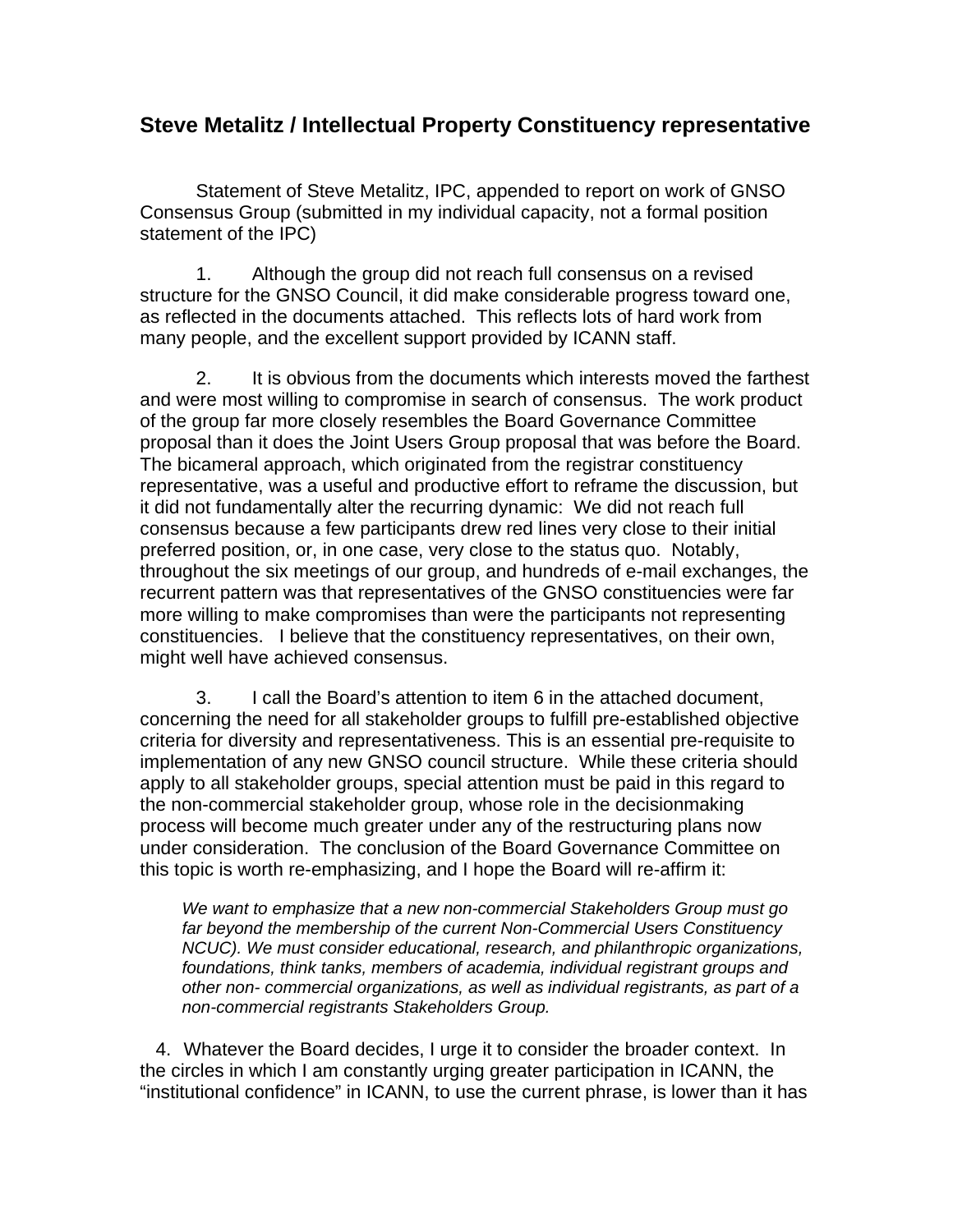been for years. Private sector leadership of this experiment – or even a meaningful role for the private sector (other than those whose businesses depend on their contracts with ICANN) -- is widely perceived to be at risk. All the alternative GNSO structural proposals before the Board – including the one submitted today -- are viewed as steps in the wrong direction; all diminish the role of the "non-contracted" private sector. The issue of this diminishment is not going away. At this rate, if the issue does go away, it will be because the independent business community has given up on ICANN and is seeking alternatives.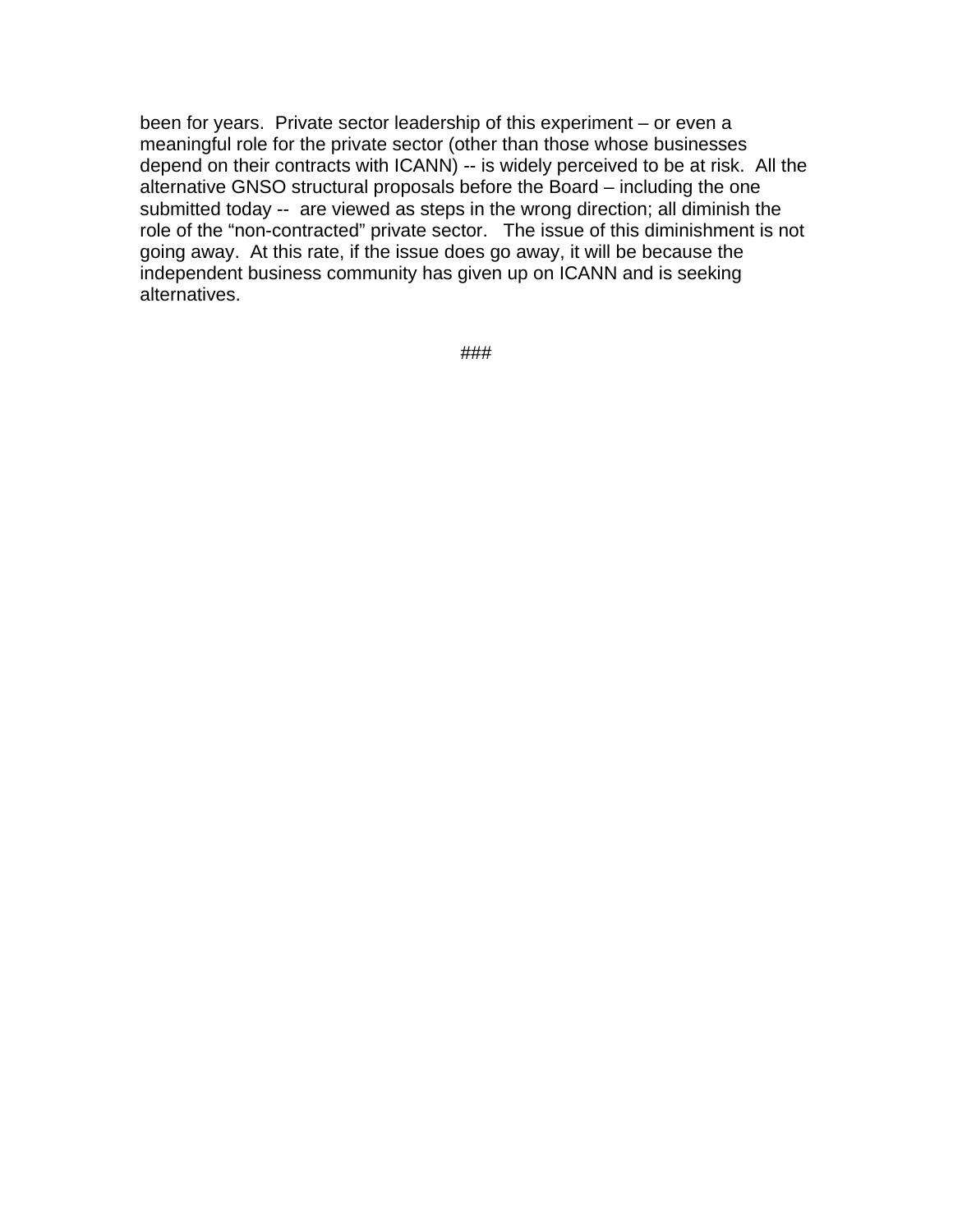## **Statement of Milton Mueller / Non-Commercial Users Constituency representative**

### **Statement of the NCUC on the Draft Consensus of the Working Group On GNSO Council Restructuring**

The Noncommercial Users Constituency (NCUC) supports the Consensus Working Group's solution to the voting distribution of the GNSO Council. We feel that the unified Council with bicameral voting, when coupled with the agreed voting thresholds that must be reached by each House to accomplish various objectives, provides a balanced distribution of influence and authority. This balanced model will facilitate the development of better policies with support from both contracting and non-contracting parties. Although there are unknowns associated with the model, based on our experience with the gross representational imbalances and many flaws in the old GNSO, we are confident that it will be an improvement.

We did not enter into these negotiations with high expectations, but we were pleasantly surprised by the conduct of most of our colleagues in the group. Specifically, we commend our co-participants in the commercial user constituencies and the contracting party constituencies for their flexibility and willingness to engage in good faith dialogue and bargaining to find a solution.

Our baseline principle entering into the WG negotiations was that there must be parity between commercial and noncommercial users. That condition is met by this plan. Indeed, the bicameral solution will force commercial and noncommercial users to work more closely together in the "user" side of the house. Given the condition of parity, we think this will work and that it will vastly improve things.

While it may appear as if the bicameral structure creates a divide between suppliers and users (contracting parties/noncontracting parties), it is not really the case. It is simply a way of distributing voting power. We retain a single Council and an integrated deliberative process.

Obviously we did not get exactly what we wanted from this solution. Here are some points where there may or may not be full agreement: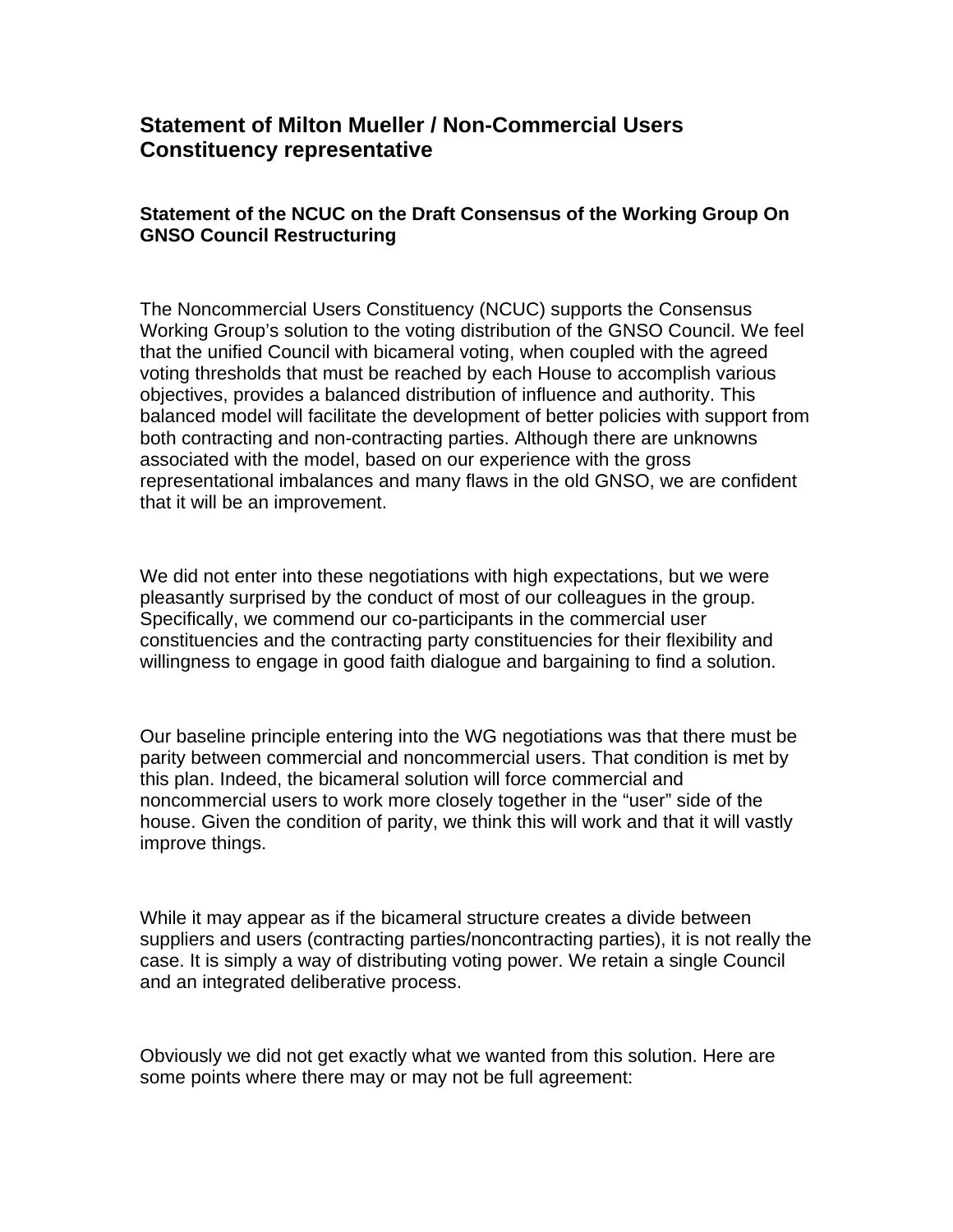### **Chair of the Council (#3)**

NCUC strongly prefers that the GNSO Council chair be appointed by the Nomcom. We view that as necessary to ensure that the chair is truly independent of all constituencies. We are concerned that an internal, elected Chair could reflect a dominant political coalition within the GNSO, and that such a Chair could be in a position to manipulate the administrative levers of power to achieve certain outcomes.

### **Voting thresholds (#4)**

We need to avoid giving any single constituency a veto over policy. And we need to avoid gridlock. The carefully negotiated voting thresholds in this model were agreed with that in mind, but only time will tell how it works in practice.

### **Representational status of the Stakeholder Groups (#6)**

NCUC, as the core of a future Noncommercial Stakeholder group, is totally committed to getting more noncommercial actors involved in ICANN. But the hard fact – one that no one in ICANN wants to face – is that domain name policy is a very narrow and technical area of public policy, and very few people have the time, expertise, money and the tolerance for bureaucracy and petty politicking required to play a major role in an ICANN PDP. On occasion, there will be issues or problems that spark outrage or widespread concern; but the day to day slog of participating in the GNSO Council is extremely costly and unrewarding, and most noncommercial entities have other priorities. Unlike commercial interests who make money from the Internet in some way and can thus employ workers to look out for their interests in ICANN, most noncommercial organizations cannot sustain the kind of expenses on labor and travel required. Only a few, highly specialized ones can be expected to be regularly active. Thus the inherent limits on the participation of noncommercial actors in ICANN must be understood and not blamed on the people who do get involved in a Noncommercial Stakeholders Group.

#### **The special issue of Nomcom appointees**

We would like to alert the Board to the fact that the number of Nominating Committee appointees became one of the sticking points in the negotiations. It should be of great interest to the Board to know that, in the end, commercial and noncommercial users and contracting parties alike had less trouble coming to an agreement than the WG's two Nomcom appointees.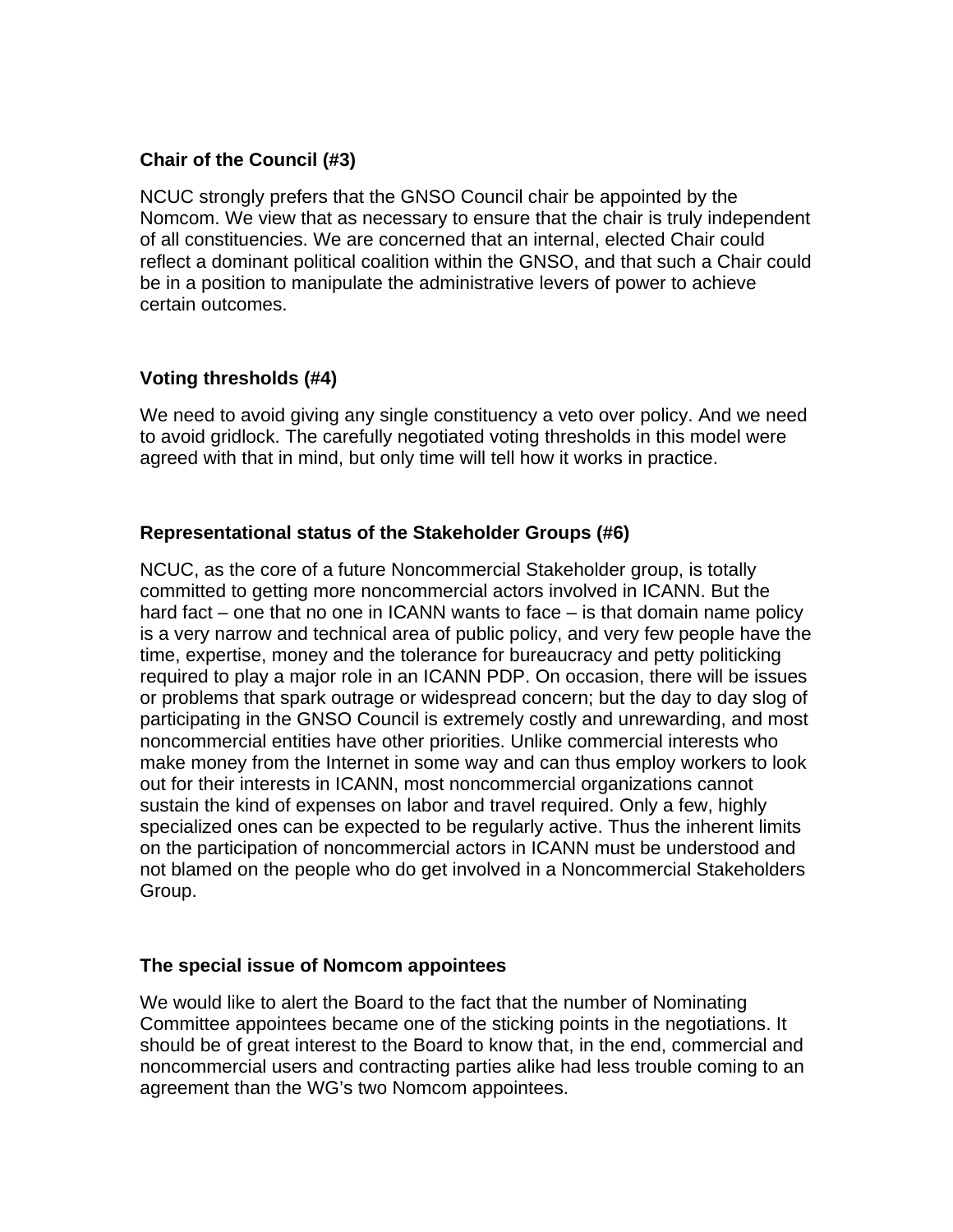The purpose of the GNSO Council is to provide representation to the many different kinds of interests the Internet-using public has in policy. The basic balance between commercial and noncommercial interests, and between contracting and non-contracting parties, is critical to this representational structure.

In this context, Nomcom appointees can add value, but in a specific and limited way. Nomcom appointees are selected independently of constituencies. Appointment by the Nomcom thus separates the individuals appointed from the organized groups with a stake in public policy regarding domain names. That has its advantages and its disadvantages. The advantage is that if a stakeholder group or constituency becomes too locked in to a particular mindset or ideology, Nomcom appointees can broaden the perspectives present in the policy debate, introducing an independent view. Among the disadvantages, however, is that Nomcom appointees are quite literally unaccountable to any defined social group with a stake in policy. When they take a position on a divisive or important policy issue, no one can call them to account and say, "that policy is not good for us, you should not support/oppose it." They do not have to seek re-election.

It should also be obvious that appointment by the Nomcom does not give an individual any special ability to identify, understand or promote the broader public interest. Almost all of the active members of NCUC think of themselves as public interest groups. NCUC members are drawn from academia, advocacy groups, nonprofit foundations, associations devoted to specific causes, social welfare groups and so on. It is insulting, and flat wrong, to claim that an individual selected in secret by agreement among a small committee of ICANN insiders has a better ability to grasp the public interest than these NCUC member organizations. The same could be said on the commercial user side of the house. Nomcom appointees will have different perspectives, yes; but they will not have inherently better or less narrow ones. Indeed, in almost all cases the policy positions taken in GNSO debates reflect the interests, needs, costs and problems of registries, registrars, and various types of Internet users. Nomcom appointees will, therefore, simply take sides among the positions defined by the basic stakeholder groups.

Thus, while it can be a good thing to have independently selected "neutrals" placed in a tie-breaking or balancing position on the GNSO Council, it is an abuse of the Nomcom role for Nomcom appointees to begin thinking of themselves as a distinct interest group with the right to insist on a certain number of votes for themselves. Yet, remarkably, that is what seems to have happened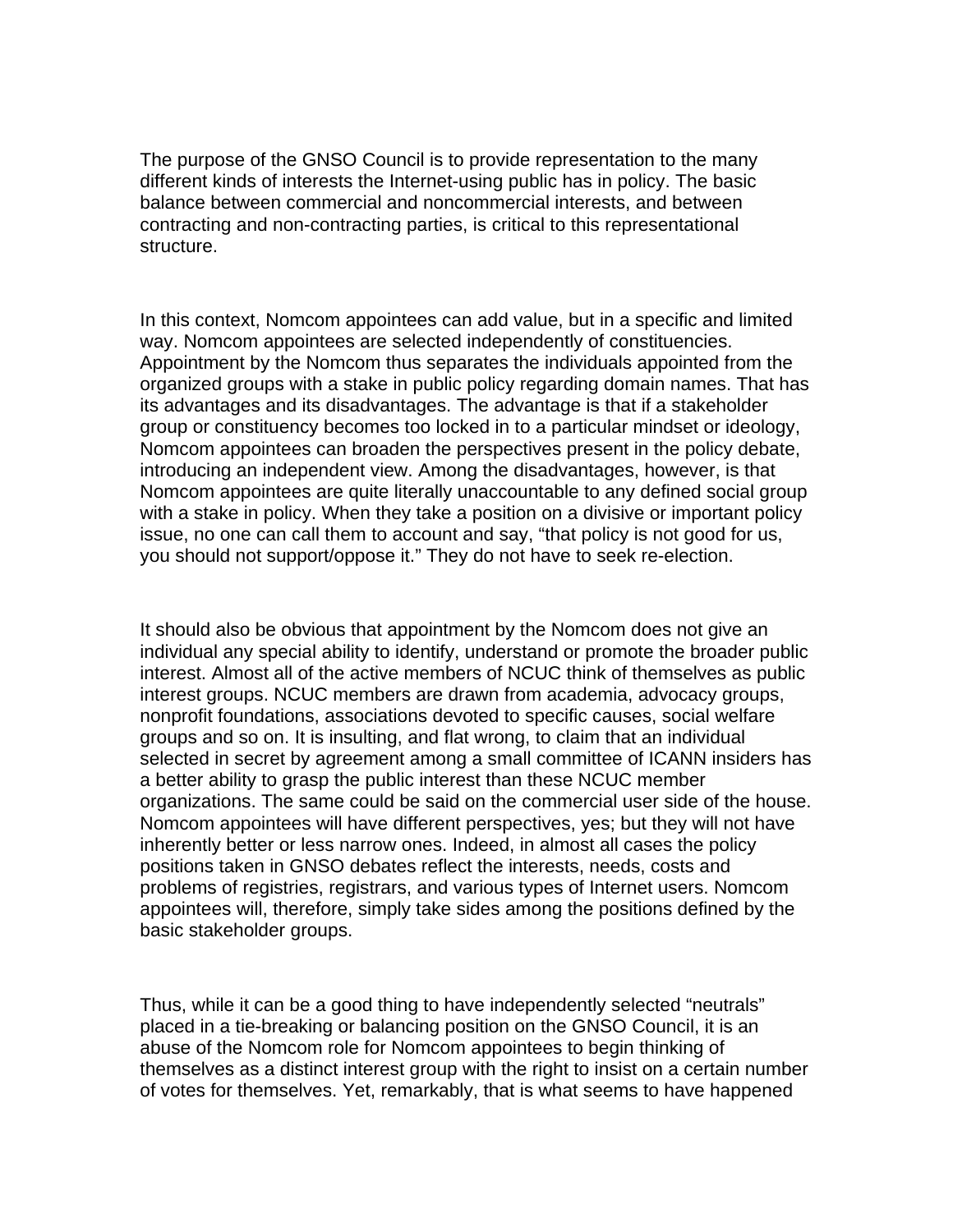in this WG. Some Nomcom appointees, throughout the process, seemed more concerned with preserving a specific number of Nomcom votes on the Council than in issues far more critical to the public interest, such as the balance of noncommercial and commercial votes, voting thresholds or the independence of the GNSO Chair. (Indeed, both Nomcom advocates initially opposed and eventually offered only lukewarm support for a Nomcom-appointed GNSO Council Chair, a contradiction we still cannot grasp.) Far from introducing an independent perspective, at times it seemed as if Nomcom appointees were participating in this process as a stakeholder group with no larger objective than that of maximizing its own role. We view this as a distortion of Nomcom's role in ICANN and as something that needs to be examined during the Nomcom review. If Nomcom appointees are evolving their own identity and viewing themselves as a stakeholder group with their own representational claim, we think something may be wrong with the way the Nomcom system is functioning.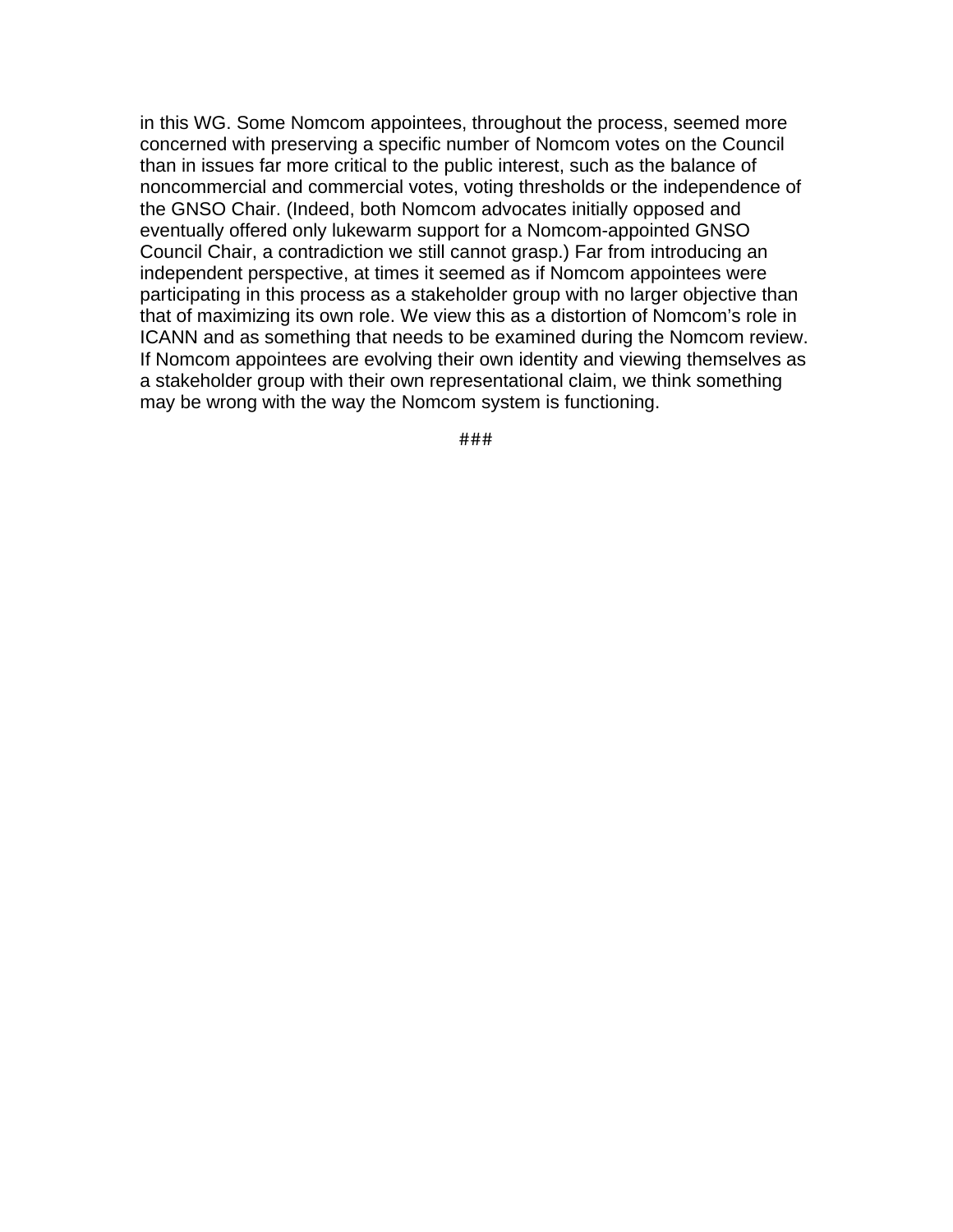## **Statement of Jonathon L. Nevett, Registrar Constituency**

In the spirit of compromise, I endorse the package of recommendations. The group has made extraordinary progress in a very short period of time, and I am very pleasantly surprised of the group's success.

I do not agree with every provision of the proposal – especially regarding certain voting thresholds in the Policy Development Process – but I am cognizant of and appreciate that no specific interest should agree with every provision in a fair and successful multi-party compromise on the kinds of issues with which we were faced.

With regard to one of the recommendations that still might be at issue, I support the compromise position that the GNSO Chair should be elected from among the Councilors by a 60% vote of each house. If no candidate receives a 60% vote of both houses, then the Council-level Nominating Committee appointee shall serve as the Chair by default. This is a compromise between having the Nominating Committee select a GNSO Council Chair and having the Councilors elect a Chair without having a default. The risk of having the Council go "chairless" is real and should be prevented by providing for a default Chair. The Council-level Nominating Committee appointee is the obvious choice as the default Chair.

The ICANN Board also now is in a position to decide the size of the two "Houses" and as such, the GNSO Council. I very much urge the Board to keep the size of the Council to a manageable number. Personally, I think that the Contracted Party House should include 4 registrar and 4 registry representatives (coming from at least 3 different geographic regions). I also think that the Non-Contracted Party/User House should include no more than 6 commercial and 6 noncommercial user representatives, thereby keeping the total GNSO Council to no more than a small increase from its current size. If we were recommending a true bicameral structure, as opposed to a bicameral voting system, I would not have an opinion on the size of the Non-Contracted Party/User House. As we are recommending a combined Council, however, the size of each house has a dramatic impact on the size of the Council as a whole. A Council that is too large would be inefficient, ineffective, and unworkable. Moreover, such a bloated Council would discourage joint interaction, as opposed to just interaction between each house. This joint interaction is an important part of the recommended structure.

I look forward to working with the GNSO community to implement these new recommendations.

Thank you.